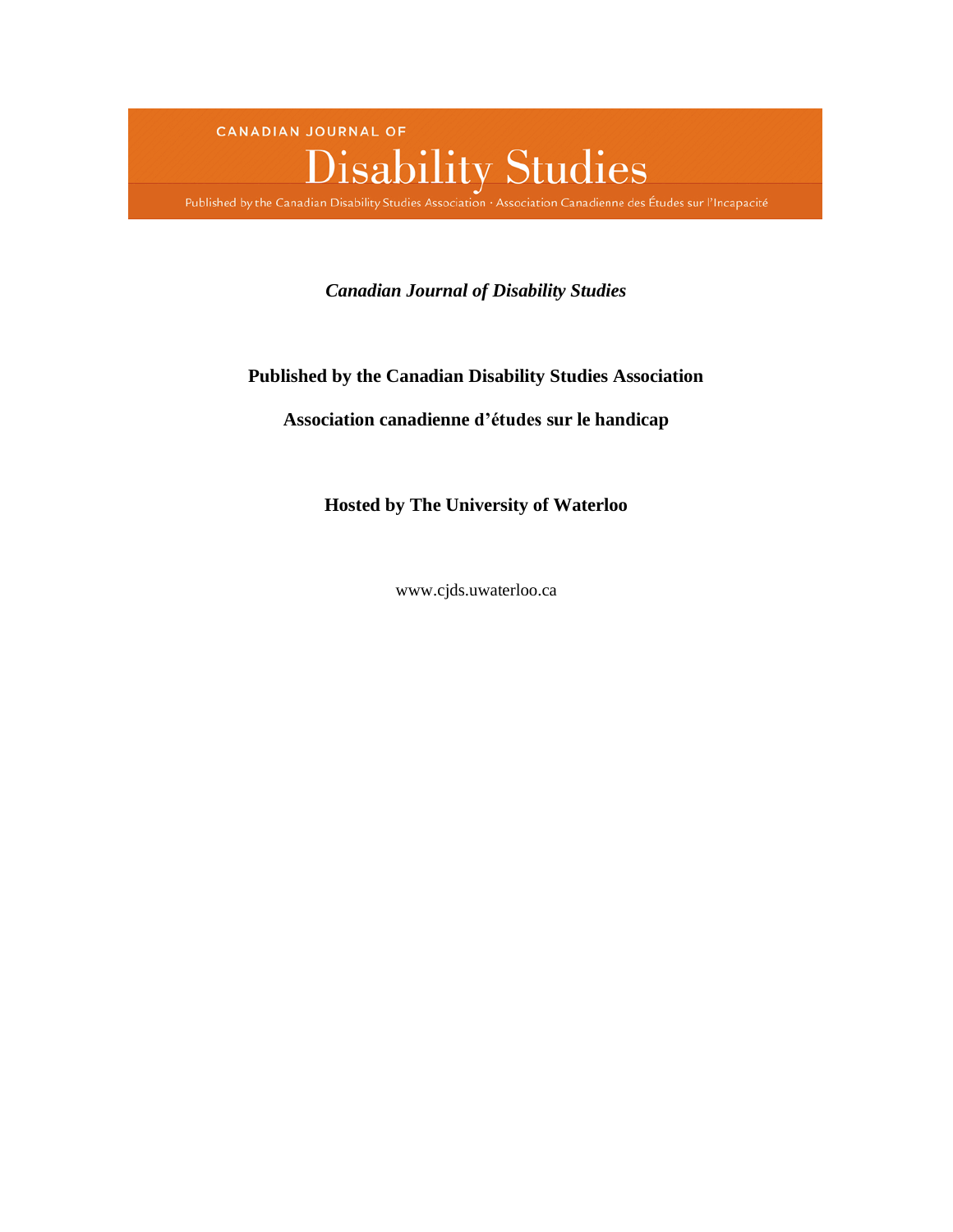# **The Modern Day Asylum: A Mad Studies Informed Approach to Understanding De-Institutionalization, Madness and Chronic Homelessness**

# **L'asile des temps modernes : une approche éclairée par les études de la folie pour comprendre la désinstitutionnalisation, la détresse mentale, les traumatismes et l'itinérance chronique**

Katrina Milaney, PhD Community Rehabilitation and Disability Studies, University of Calgary [katrina.milaney@ucalgary.ca](mailto:katrina.milaney@ucalgary.ca)

Joanna Rankin, Phd Community Rehabilitation and Disability Studies, University of Calgary [joanna.rankin@ucalgary.ca](mailto:joanna.rankin@ucalgary.ca)

> Lisa Zaretsky, MSc Community Health Sciences, University of Calgary [lisa.zaretsky@ucalgary.ca](mailto:lisa.zaretsky@ucalgary.ca)

### **Abstract**

**Background:** The impetus behind the deinstitutionalization movement that began in the 1950s was to improve the wellbeing of institutionalized people as well as improve choice and access to inclusive community-based care. However, as large-scale institutions were closed, communitybased alternatives were not added to meet the demand. This research looks at the experience of chronic emergency shelter users as an example of the ongoing systemic spatial segregation of people which was previously experienced in asylums. Drawing from some of the key features of Mad Studies, we utilize the experiences of chronic shelter users to posit enhanced approaches and supports to community-based interventions beyond the model of spatial segregation, which we argue is currently employed through direct and indirect measures. **Approach:** We conducted a cross-sectional study utilizing 300 survey interviews with chronically homeless people in Calgary, Alberta, Canada. Data was primarily quantitative but space for some qualitative answers were included. Analysis includes descriptive statistics, correlations, and regressions. **Results:** Participants reported high rates of trauma and system cycling, which were often intergenerational and starting in childhood. Troubling rates of self-identified "mental illness," and mental health crises including suicide attempts and self-harm, and very limited success in accessing supports emerged. Results show that shelters and current housing models frequently replicate the segregation, confinements, control and surveillance of the asylums of the past which fail to meet individual needs and desires. **Conclusion:** Chronic homelessness and subsequent shelter use is the present reality of deinstitutionalization for many. Current attempts to fill gaps in the system of care replicate institutional care in various formats, and have halted progress towards the actualization of deinstitutionalization. Alternative responses require us to challenge the medicalization of homelessness as "mental illness." Interventions including housing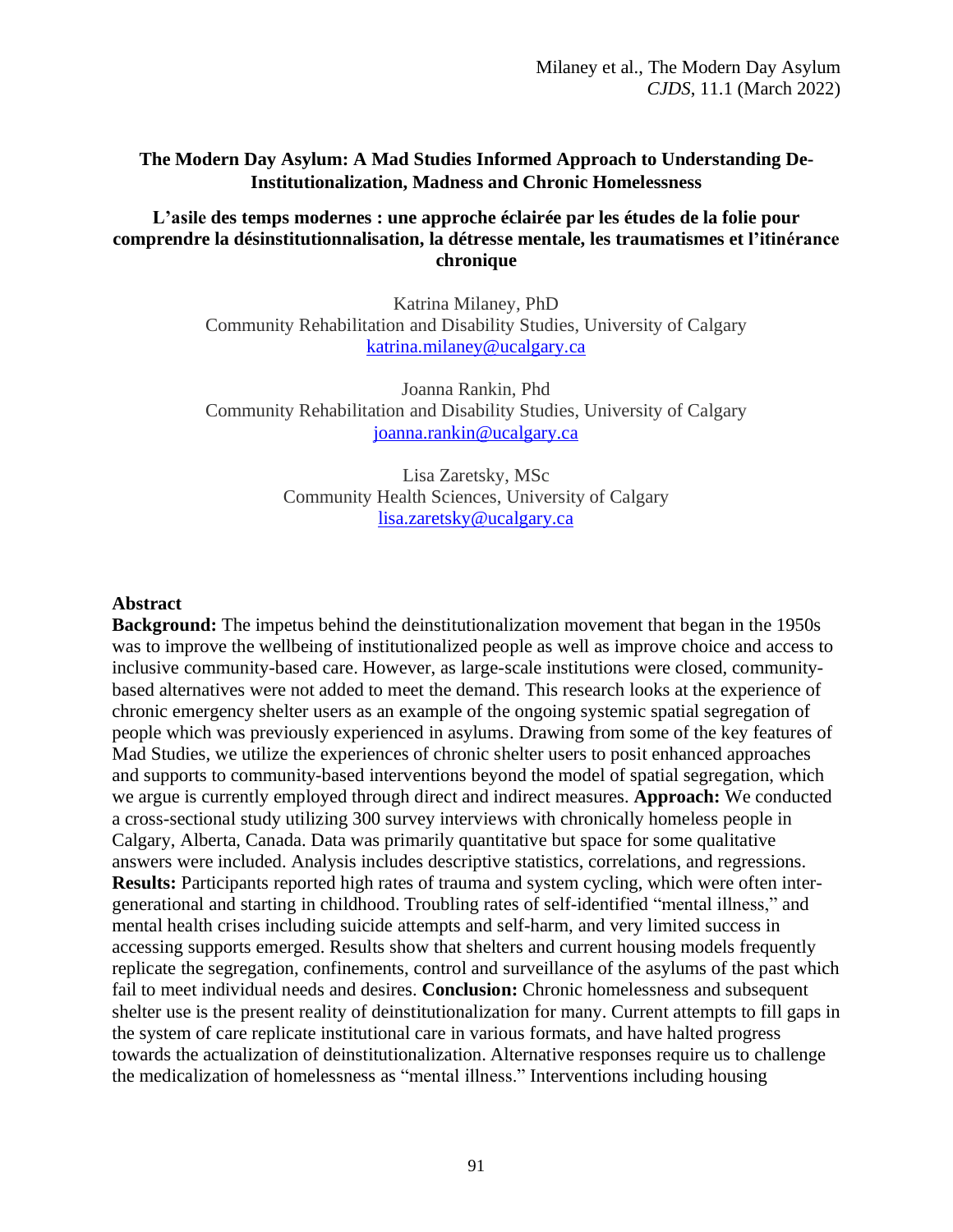programs must be focused on healing from trauma and include the voices and experiences of lived experts.

# **Résumé**

**Contexte** : L'impulsion derrière le mouvement de désinstitutionnalisation qui a commencé dans les années 1950 était d'améliorer le bien-être des personnes institutionnalisées ainsi que d'améliorer le choix de soins communautaires inclusifs ainsi que leur accès. Cependant, à mesure que les grandes institutions ont été fermées, des ressources communautaires n'ont pas été ajoutées pour répondre à la demande. Cette recherche examine l'expérience des personnes utilisatrices chroniques de refuges d'urgence comme un exemple de la ségrégation spatiale systémique continue, qui était auparavant vécue dans les asiles. En nous appuyant sur certaines des caractéristiques clés des études de la folie, nous utilisons les expériences des personnes utilisatrices de refuges pour proposer l'amélioration des approches et du soutien destinés aux interventions communautaires qui dépasse le modèle de ségrégation spatiale, qui, selon nous, est actuellement utilisé par des mesures directes et indirectes. **Approche** : Nous avons mené une étude transversale en utilisant 300 entrevues avec des personnes en situation d'itinérance chronique à Calgary, Alberta, Canada. Les données étaient principalement quantitatives, mais un espace était prévu pour certaines réponses qualitatives. L'analyse comprend des statistiques descriptives, des corrélations et des régressions. **Résultats** : Les participants ont signalé des taux élevés de traumatismes et d'enjeux de navigation du système, souvent intergénérationnels et commençant dès l'enfance. Des taux troublants de « maladie mentale » auto-identifiée et de crises de santé mentale, y compris des tentatives de suicide et d'automutilation, et un taux de succès très limité pour avoir accès à du soutien ont également émergé. Les résultats montrent que les refuges et les modèles de logement actuels reproduisent fréquemment la ségrégation, le confinement, le contrôle et la surveillance des asiles du passé et ne répondent pas aux besoins et aux désirs individuels. **Conclusion** : L'itinérance chronique et l'utilisation subséquente des refuges sont la réalité actuelle de la désinstitutionnalisation. Les tentatives actuelles pour combler les lacunes du système de soins reproduisent les soins institutionnels sous divers formats et sont venues stopper les progrès vers l'actualisation de la désinstitutionnalisation. Les autres options pour répondre à cette situation nous obligent à remettre en question la médicalisation de l'itinérance comme forme de « maladie mentale ». Les interventions, y compris les programmes de logement, doivent être axées sur la guérison des traumatismes et inclure les voix d'experts et leurs expériences vécues.

# **Keywords**

Deinstitutionalization; Mad Studies; Homelessness; Trauma; Community Care

# **Introduction**

Over the course of a year, emergency shelters in Canada will see more than 230,000 people

(Gaetz et al., 2014). Research on adult shelter utilization in Calgary, Alberta, Canada shows that

86% of people will experience "transitional" homelessness, or will access an emergency shelter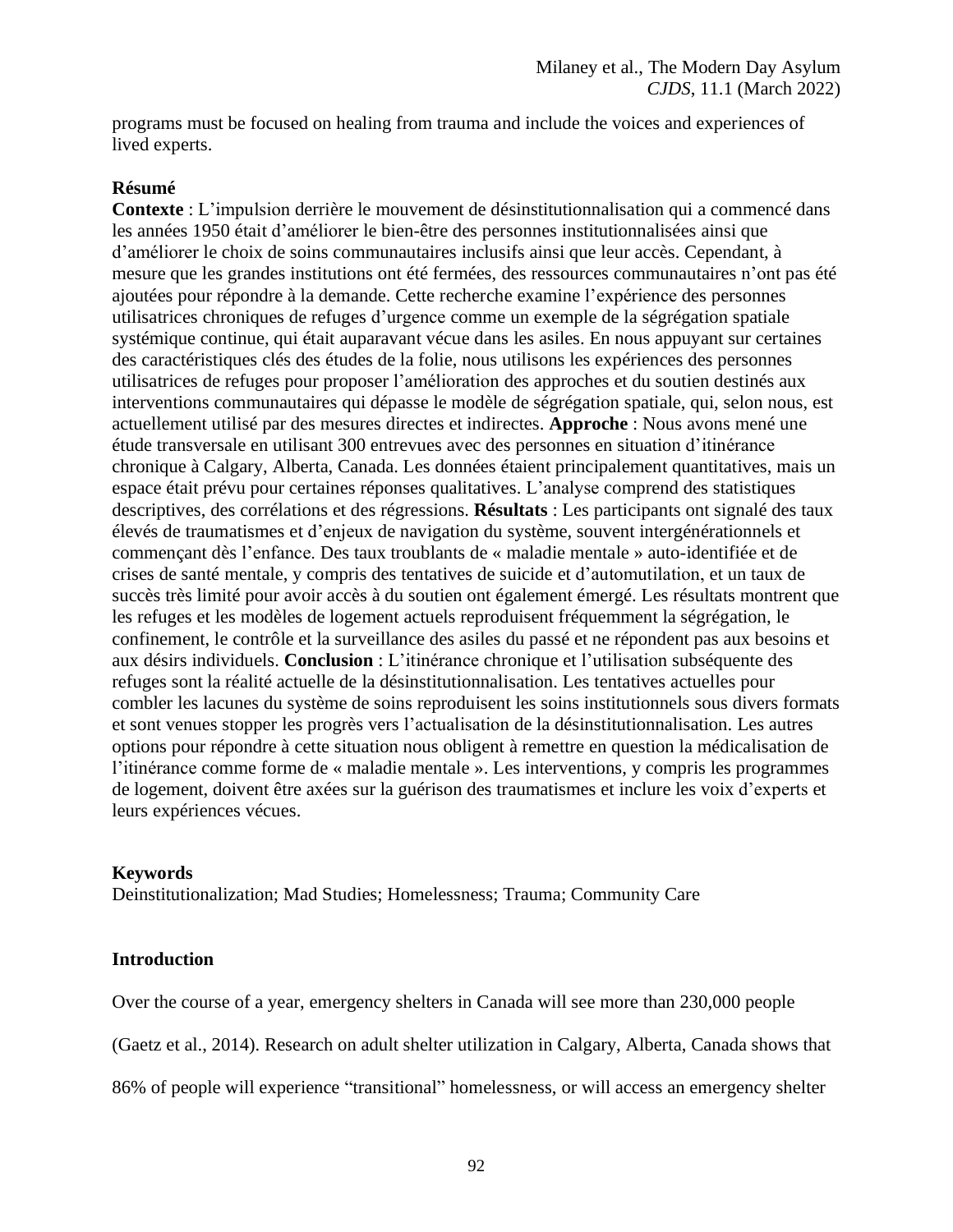only once, while 12% will access a shelter repeatedly over the course of several years (episodic homelessness). A smaller group, approximately 2%, considered chronically homeless, will stay in shelters for several years due to very complex and unmet physical, social, emotional, and mental wellness needs (Kneebone et al., 2015). Chronic shelter users also tend to cycle through multiple institutions including hospitals, jails, treatment programs, and then back to shelters which exacerbates what are labelled "psychiatric crises" (Canham et al., 2018).

Institutional care has a long history of segregating those who have been called "lunatics," "the insane," or the "mentally ill" (Reaume, 2002). Deinstitutionalization is understood as the release of previously excluded groups from large-scale psychiatric hospitals into small scale settings within the community (Dear & Wolch, 1987). Prior to the Second World War, psychiatric institutions and hospitals struggled with overcrowding, fiscal restraints, and demonstrated inhumane treatment towards residents. The movement to deinstitutionalize and the subsequent move to community care is widely problematized in the field of disability studies. A lack of low barrier community supports and affordable and safe housing are identified as significant issues that have occurred since deinstitutionalization (Reaume, 2002).

Our research team met with 300 people living in chronic homelessness in Calgary, Alberta, Canada over the course of three months. We led survey interviews to understand their lifelong experiences of trauma, homelessness, and system cycling. Using a Mad Studies approach to analysis, we argue our results show that emergency shelters, specifically for those who live in chronic homelessness, have emerged as a modern day asylum for people who struggle with complex health and social needs. We also argue that processes to exit homelessness, including those grounded in principles of Housing First, are highly medicalized and people in homelessness continue to be pathologized as sick and deviant.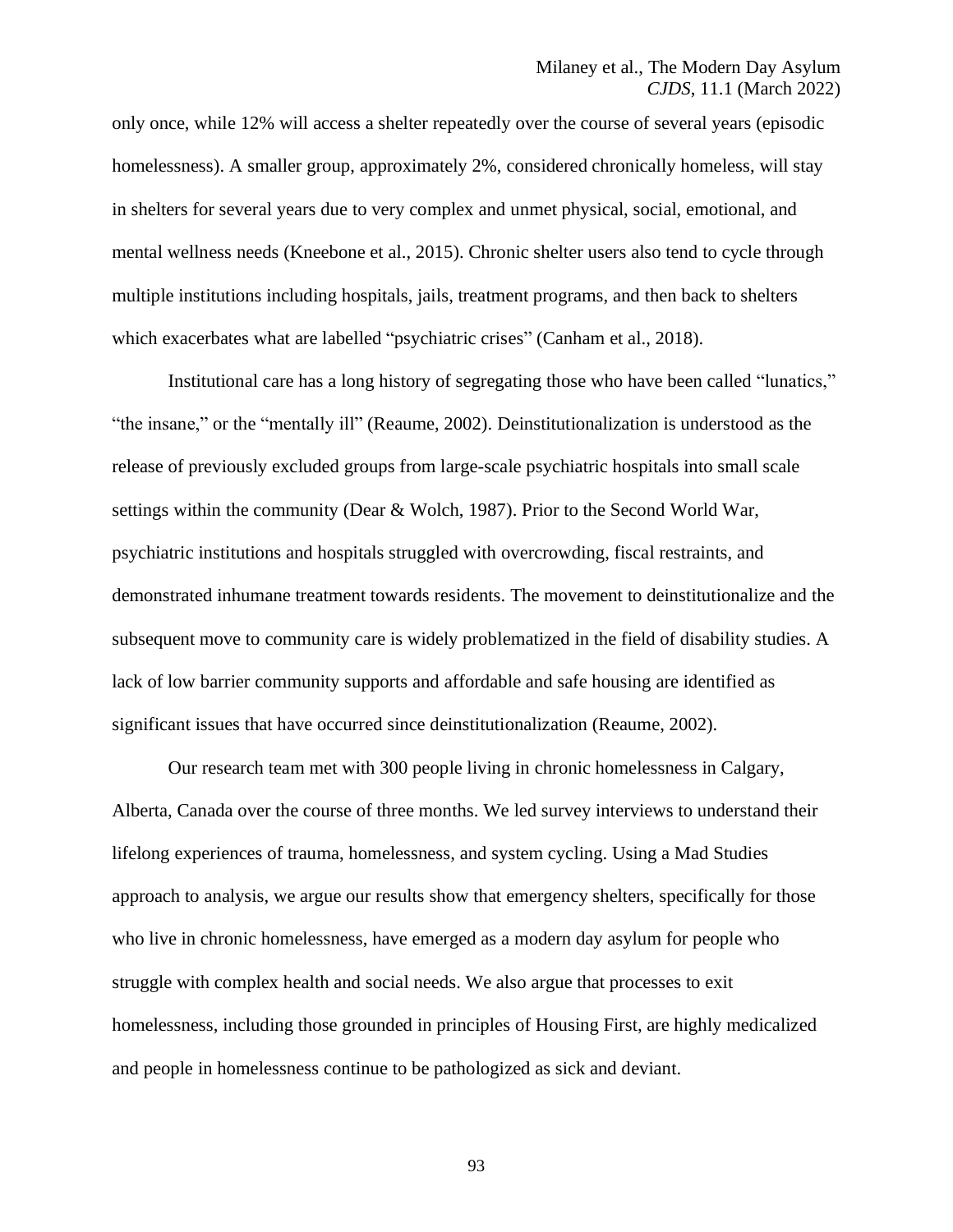Milaney et al., The Modern Day Asylum *CJDS*, 11.1 (March 2022)

We conclude that for reform, the actual and symbolic walls of modern-day asylums must be broken down. Beyond the segregation, confinements, control, and surveillance of the modernday asylum (exemplified by the experiences of chronic shelter users) we show the possibility of community-based housing programs (i.e., Housing First) as a model which challenges current systems, and attempts to privilege the needs and voices of those who have been through the system (Beresford, 2020).

## **Background**

#### *Madness Studies, De-Institutionalization and Homelessness*

This study draws from some of the key tenets of Mad Studies informed research and seeks to "embrace a body of knowledge that has emerged from psychiatric survivors, Mad-identified people, anti-psychiatry academics and activists, critical psychiatrists and radical therapists…." (Menzies et al., 2013, p. 337). Based out of the psychiatric survivor movement Mad Studies takes inspiration from subjectivities, embodiments, narrative, experiences, and aspirations of those who have been a part of institutional psychiatric systems (Sweeney, 2016). The experiences of those who have been part of the psychiatric system are used as a platform to analyze the ongoing spatial segregation which marks the modern day asylums frequently faced by people who are labelled "mentally ill." Deinstitutionalization is identified by Mad Studies scholars as a form of social oppression, and the "urban ghettoizing of ex-patients under the guise of 'downsizing' and 're-integration" (Menzies et al., 2013, p. 143) as a promoter of social and economic inequity.

There is significant debate around the ways that individuals with a psychiatric history self-identify, including terms such as patient, consumer, ex-patient, client, ex-inmates, the psychiatrized, user, or psychiatric survivors to challenge negative images and treatment of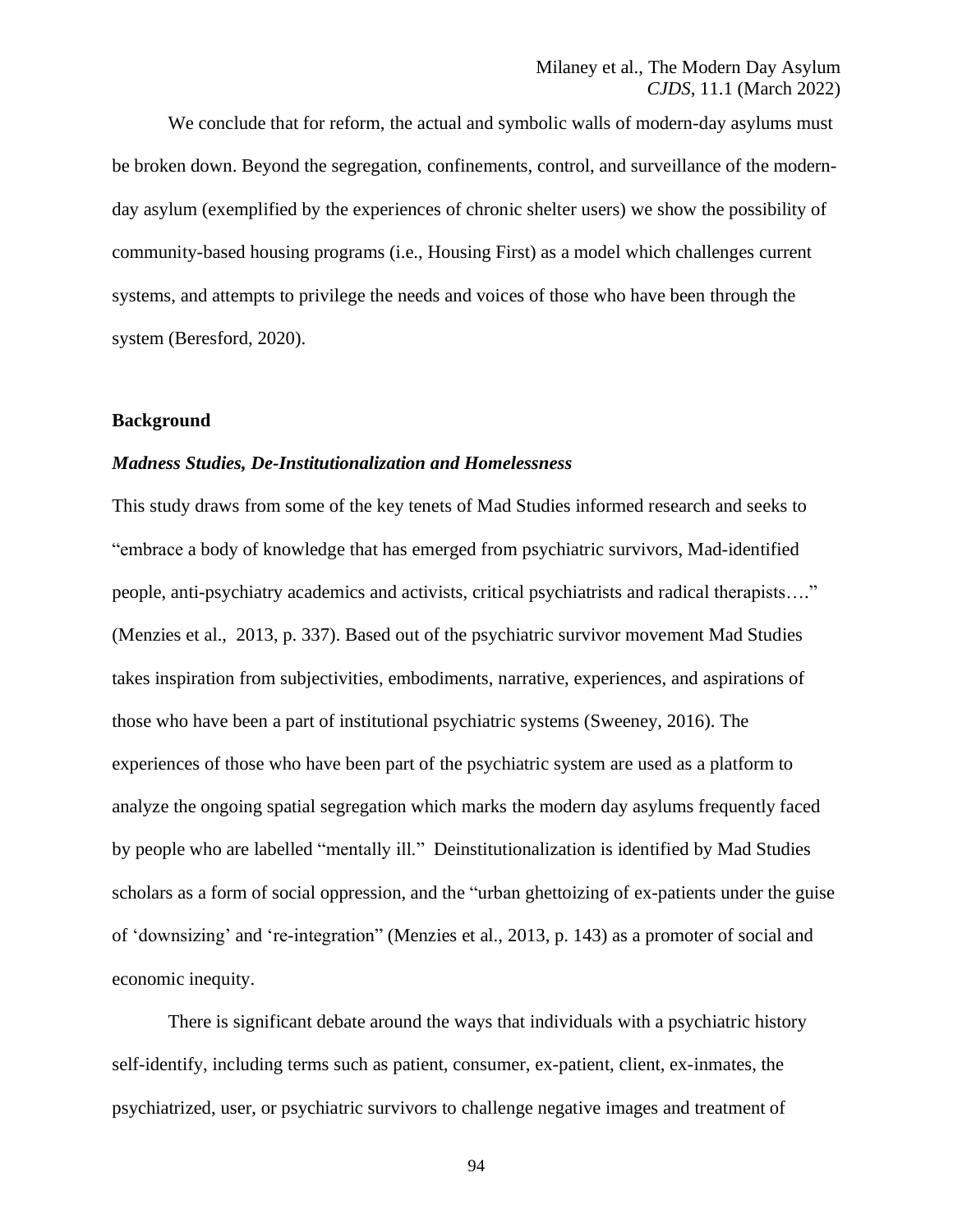former psychiatric patients (Reaume, 2002). For the purpose of this paper, we use the terms "mad," "madness," and "mad people," as "allies and social critics" (Menzies et al., 2013) of the dominance and determinism of psychiatry. We hold a collective respect for the value of mad people, and recognize the importance of privileging mad thought. In our analysis, we refer to people with "psychiatric histories," and "psychiatrized citizens" in place of people with "mental illnesses," terms used by Reaume (2002), and Menzies et al. (2013). We refer to experiences of psychiatric crises or mental distress to differentiate this experience from the overall experience of madness (Spandler et al., 2015).

It is crucial to note that the descriptors used in this paper are not those of the participants or of the interview survey conducted, as these are not the terms that are commonly used amongst chronic shelter users. The identification of "mental illnesses" and specific diagnoses were used as terms of shared understanding amongst those who completed the interview surveys. The use of the politicized language of madness in this paper reflects the research teams' politicized views of systems and ideologies we seek to challenge.

#### *A History of Segregation, Confinement, and Control*

Institutionalization has a long history in the Western world. The practice of moving people to segregated environments has served to control, expel, silence, disempower and erase people in the name of health, training, and betterment of the population (Abbas & Voronka, 2014; Malacrida, 2015). This form of social control is used to regulate, stop, and prevent "deviance." During the "asylum era" from the mid 1850s to the 1970s, or what Foucault (1965) referred to as "the great confinement," prisons, workhouses, colonies, and asylums have shaped understandings of non-conforming bodies and minds and the notion that those who do not fit the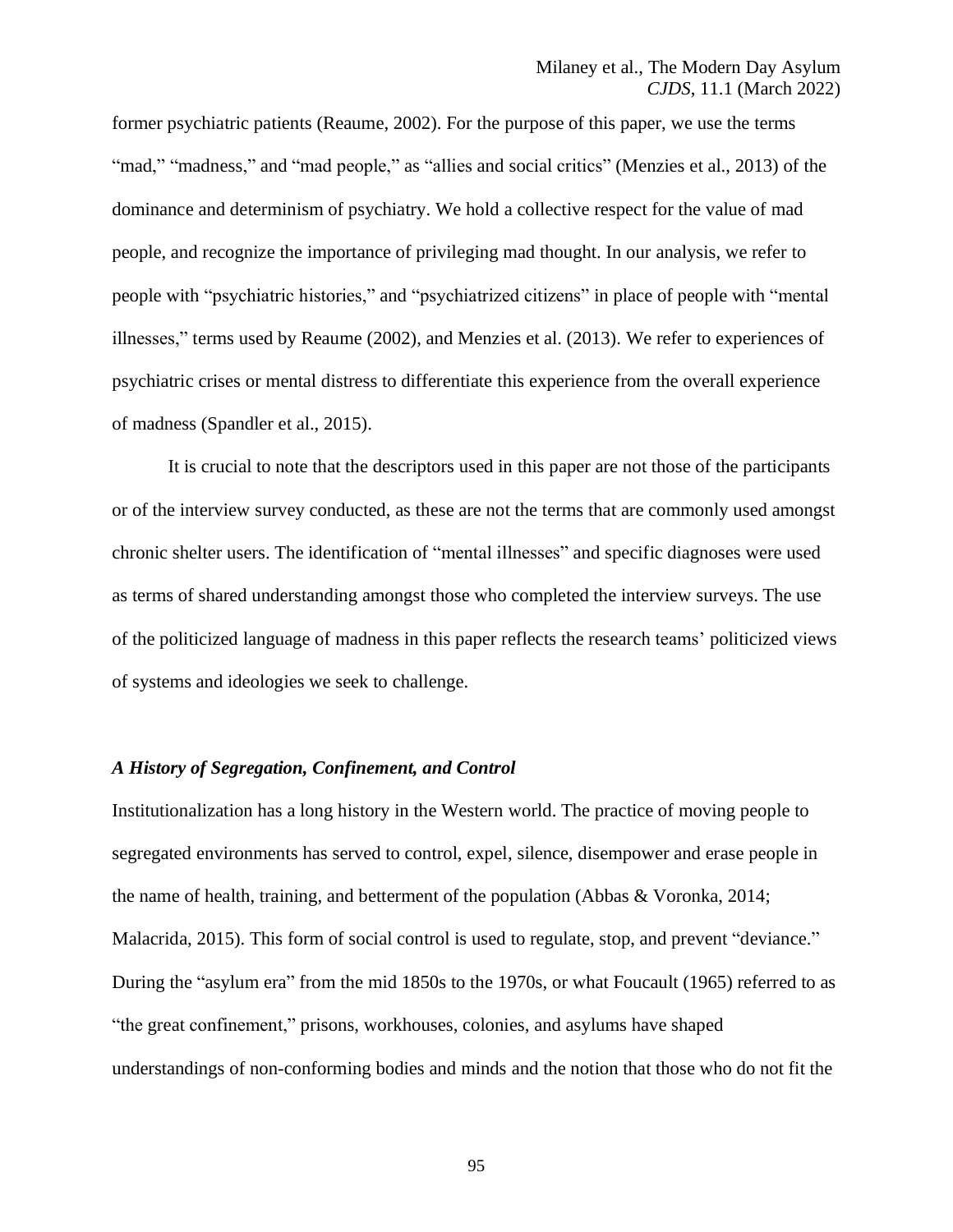norm need to be controlled (Abbas & Voronka, 2014). In what Goffman (1961) called the "total institution," we see mad people controlled, confined, monitored, surveilled, categorized, and typified by "experts." The people residing in the institutional systems became emblematic of a state of exception, and in need of treatment to re-enter society. Goffman (1961) notes however, few people escape the total institution.

The institution itself, in its existence as all of the above things, represents a firm grounding in practices of spatial segregation and exclusion. The removal of mad people to institutions out of sight of the general population elicits images of locked doors, high walls, forests, water, and moors. Often set in rural locations, traditional institutions are "away" (Park & Radford, 1999). The large scale asylums of Alberta are reminiscent of the spatially segregated classic Kirkbride institutions of the second half of the nineteenth century, which existed in secluded areas with large grounds and classic architecture.

Two of the largest institutions in Alberta are Ponoka and Michener Centre. The Ponoka center has transitioned through several name changes including: The Alberta Mental Hospital, Alberta Hospital for the Insane, Provincial Mental Health Hospital, Ponoka Mental Hospital, and Ponoka Insane Asylum. Its current name is the Centennial Centre for Mental Health and Brain Injury, and it is located in a small town in central Alberta. This was the primary mental health institution which opened in 1911 (Leung, 2021) and housed over 1600 people in the 1940s. Ponoka, is linked with eugenic practices against residents. Michener Centre, originally The Provincial Training School for Mental Defectives, opened in 1923 in the town of Red Deer and housed up to 2000 residents. The Michener Centre has a long and "sordid" (Wingrove, 2013) history of sterilization and mistreatment of people with intellectual disabilities and is what Malacrida (2015) calls "A Special Hell."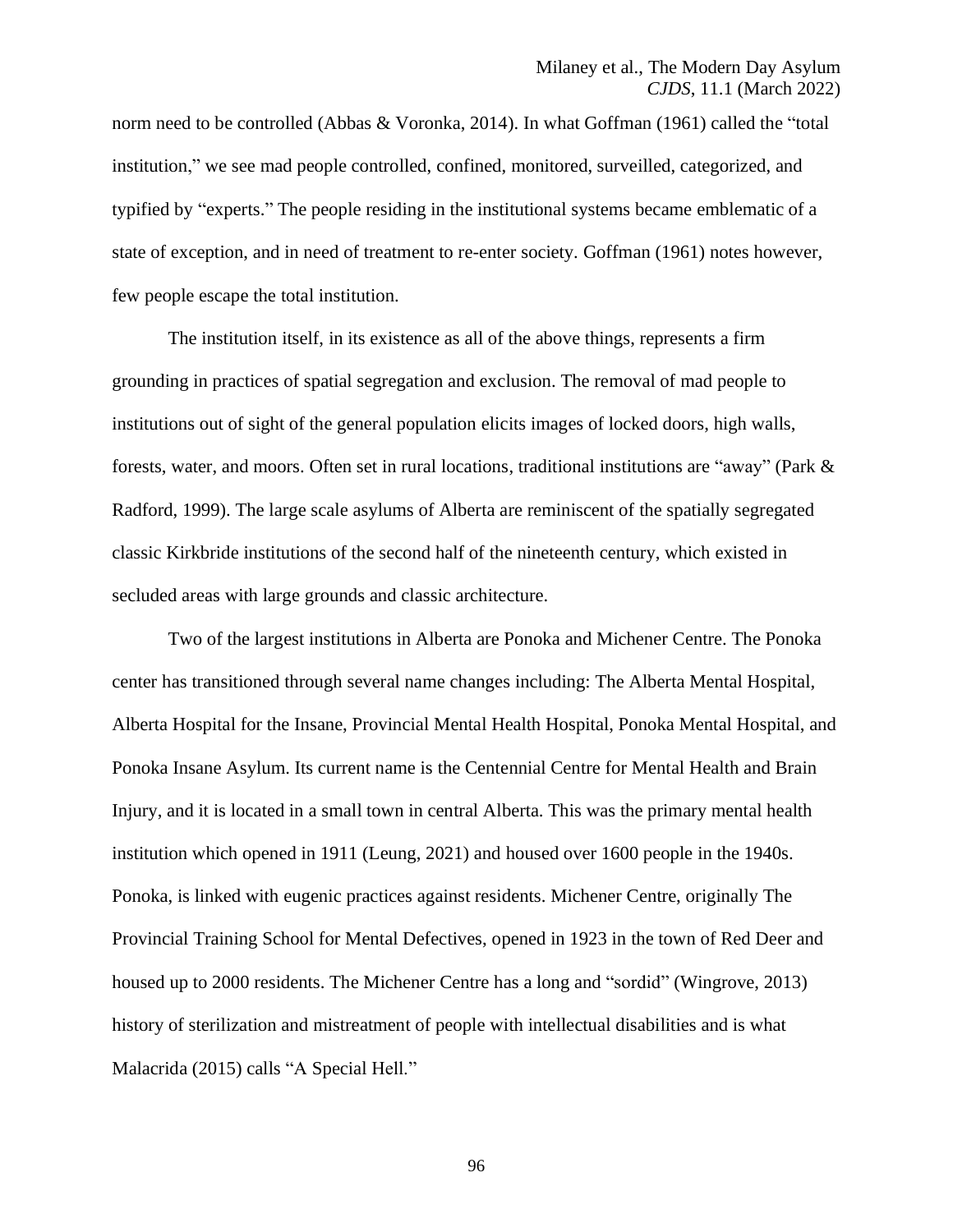While both institutions have undergone transformations in service delivery, critics argue that issues of overcrowding and understaffing perpetuate issues of social isolation, neglect, and deprivation (Malacrida, 2015). Their continued existence increases the risk of a "reinstitutionalization movement" should the political will emerge. Their continued existence is also argued to be because large-scale institutions in smaller centres are primary employers that create job opportunities. They also continue to exist because of the historical absence of community-based alternatives.

#### *Deinstitutionalization*

Following WWII, increasing attention was paid to the poor treatment of patients in psychiatric institutions (Rose, 1979). The collapse of the asylum system was framed in a community mental health movement (Shimrat, 2013). For individual consumers of mental health services, the new, market driven, community-care system was supposed to provide better options (Macdonald et al., 2018). The rationale supporting deinstitutionalization was to improve choice and autonomy, reduce restrictions, and improve human rights. It was believed that shifting from institutional care toward home and community-based care would result in reduced costs and improved health, wellbeing, and societal acceptance (Lesage, 2000). It was argued that institutions increase fear and stigma toward those considered different, as they are made "invisible" or removed from the public eye (Ben-Moshe et al., 2014).

Mad Studies scholars argue however, that the wholesale closure of institutions without appropriate community-based care has exacerbated the social inequity and stigma of institutional survivors. Most institutional and bed closures occurred in the 1970s and 1980s when there was a 62% reduction in psychiatric beds (Sealy & Whitehead, 2004). This coincides with the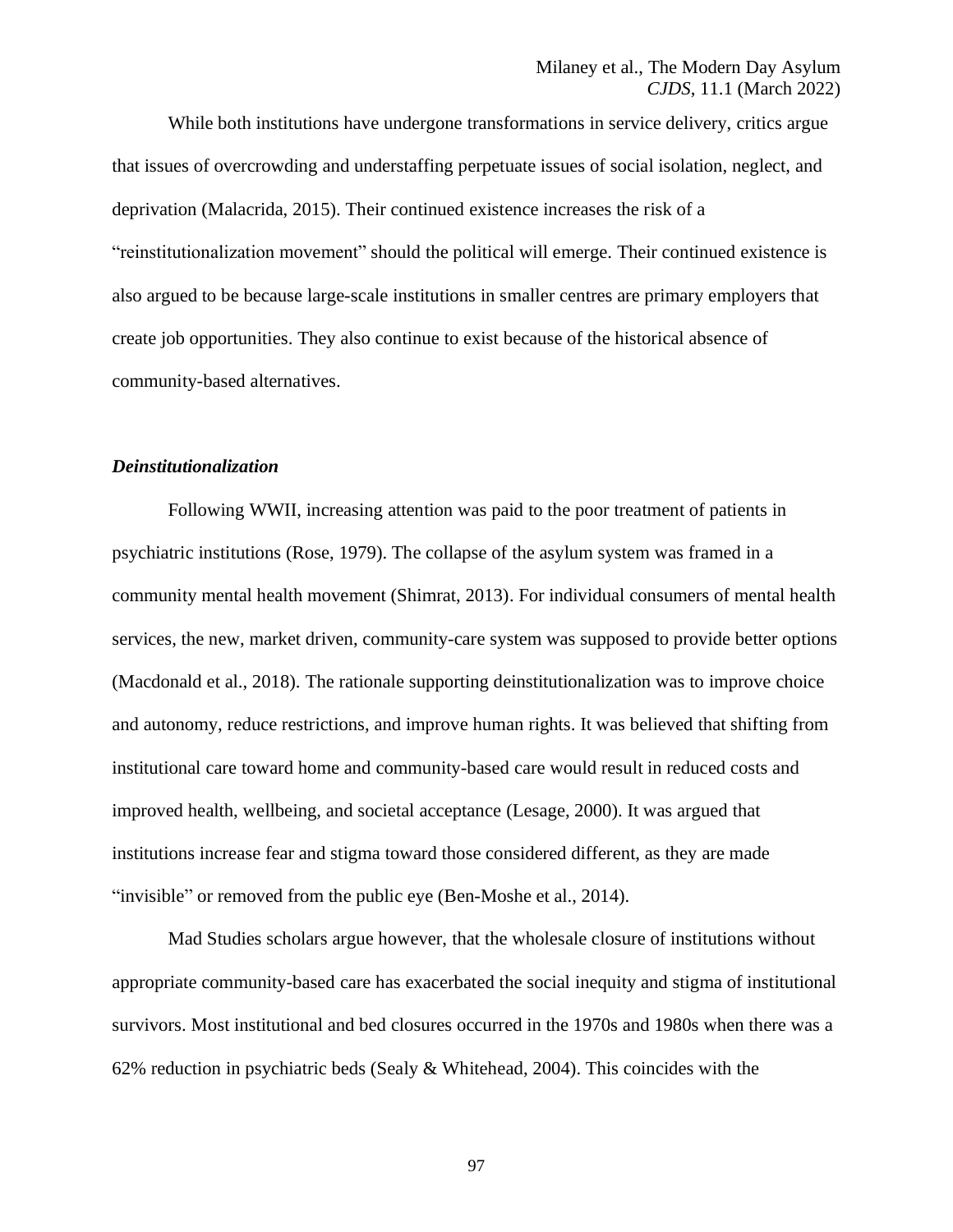psychiatric survivor movement which started in the 1960s and 1970s as relations shifted and evolved between psychiatry, society, the individual, and the state ( Menzies et al., 2013). "By deinstitutionalizing patients, the government was able to save a substantial amount of money and present society with the belief that this was being done under the guise of humanitarian care" (Niles, 2013, p. 68).

The promises of community care that accompanied deinstitutionalization have not been realized. Once discharged, former residents did not receive improved quality or better access to services, but have been subjected to chronic underfunding, inadequate, poor quality and poorly coordinated social supports that have defined this ostensibly progressive movement (Macdonald et al., 2018; Menzies et al., 2013). "Although funding was provided in the community, it was provided at levels far below that needed to successfully support these individuals' needs" (Niles, 2013, p. 75). Since this time, many people have been shown to struggle to adapt to life in the community (Macdonald et al., 2018), often with limited social and familial supports (Menzies et al., 2013). Out of the previous institutions, people who are chronically homeless cycle through other institutions and institutional systems including foster care, hospital, jail, treatment programs, and back to shelter.

### *Homelessness*

The 1980s in Canada marked the beginning of several decades of reduced government funding for social programs. As neoliberalism and a preoccupation with reducing deficits and cutting costs grew, so did cuts to social programming including affordable housing programs. Deinstitutionalization and concurrent neoliberal approaches created a "perfect storm" which some researchers argue is responsible for the exponential increase in homelessness in Canada between the 1980s and 2000s (Donnan, 2014).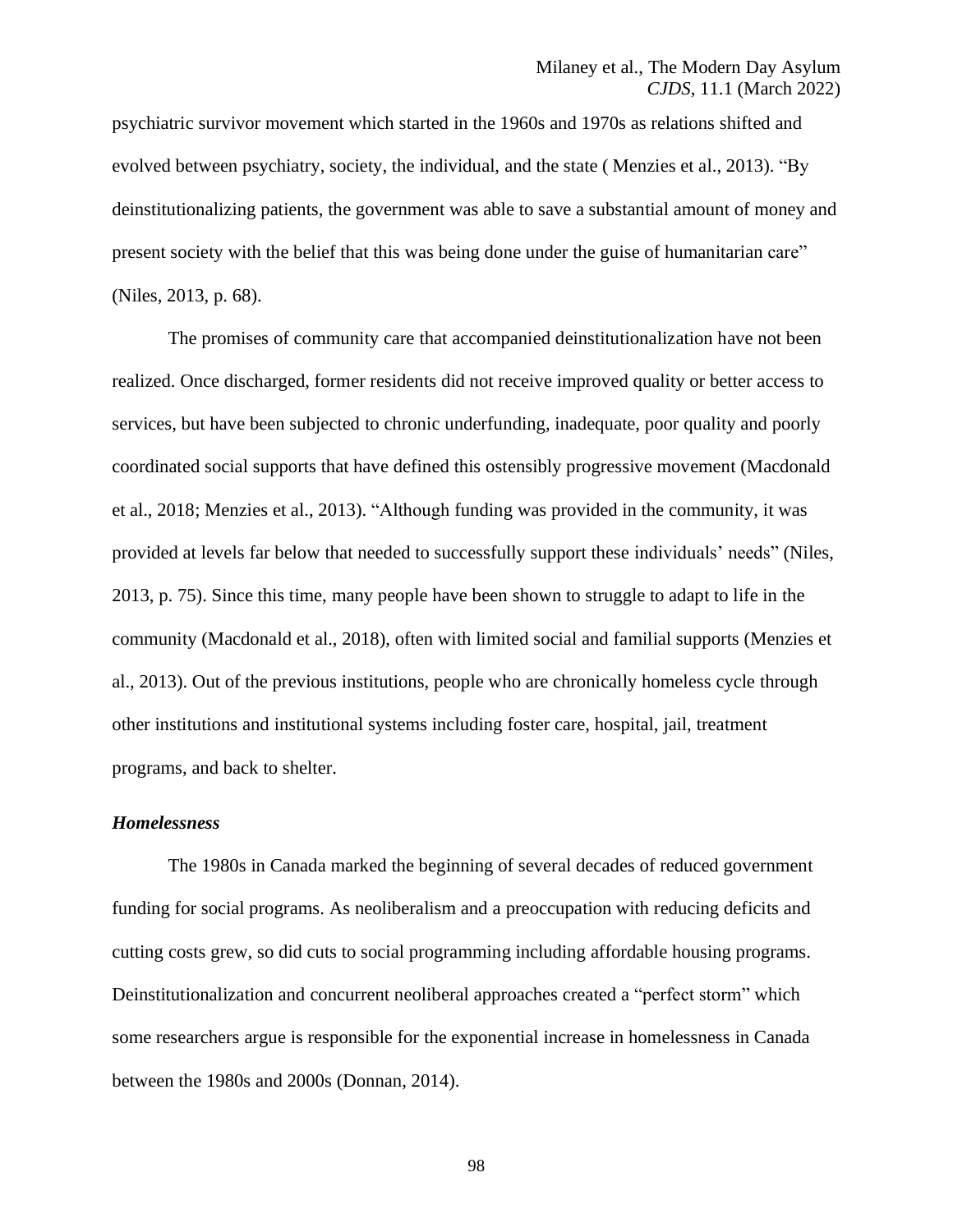Academics and researchers have a long history of arguing an inherent relationship between homelessness, poor health, mortality, and "mental illness." Hwang (2001) showed that mortality rates for people experiencing homelessness are 2.3 to 8.3 times higher than the general population of the same age. Furthermore, people experiencing homelessness have higher than average rates of suicidal thoughts and suicide attempts (Hulchanski et al., 2009). "Mental illness" is cited as the most common reason people experiencing homelessness access emergency rooms, accounting for more than one-third of visits. The longer someone is homeless, the more complex their illness becomes (Hulchanski et al., 2009; Kneebone et al., 2015). Homelessness and homeless people have long been thought of as a problem of social disorder, with consistent arguments for the relationship between drug use, crime, incarceration, and homelessness (McNiel et al.,2005). These historical understandings mean that homelessness has become medicalized and pathologized and people living in homelessness are understood as sick, deviant, and dangerous (Dej, 2016). While many contemporary researchers are examining structural barriers and intersections between homelessness, gender, colonialism, class, and culture (Milaney et al., 2020; Smith et al., 2021), discourse, subsequent policy, and practice continue to be dominated by psy research and practices that are preoccupied with a medical expert model of homelessness and mental illness.

Multiple North American cities, including Calgary, Canada, have targeted strategies and plans to end homelessness (Pauly et al., 2013). Most of these strategies utilize research that shows that people (regardless of their needs) can be successful in maintaining housing in the community if they have access to housing with the proper supports (Goering et al., 2014). Those supports have been collected into a community-based intervention called Housing First (HF). HF is a program and a philosophy based on personal choice and "meets people where they are at" by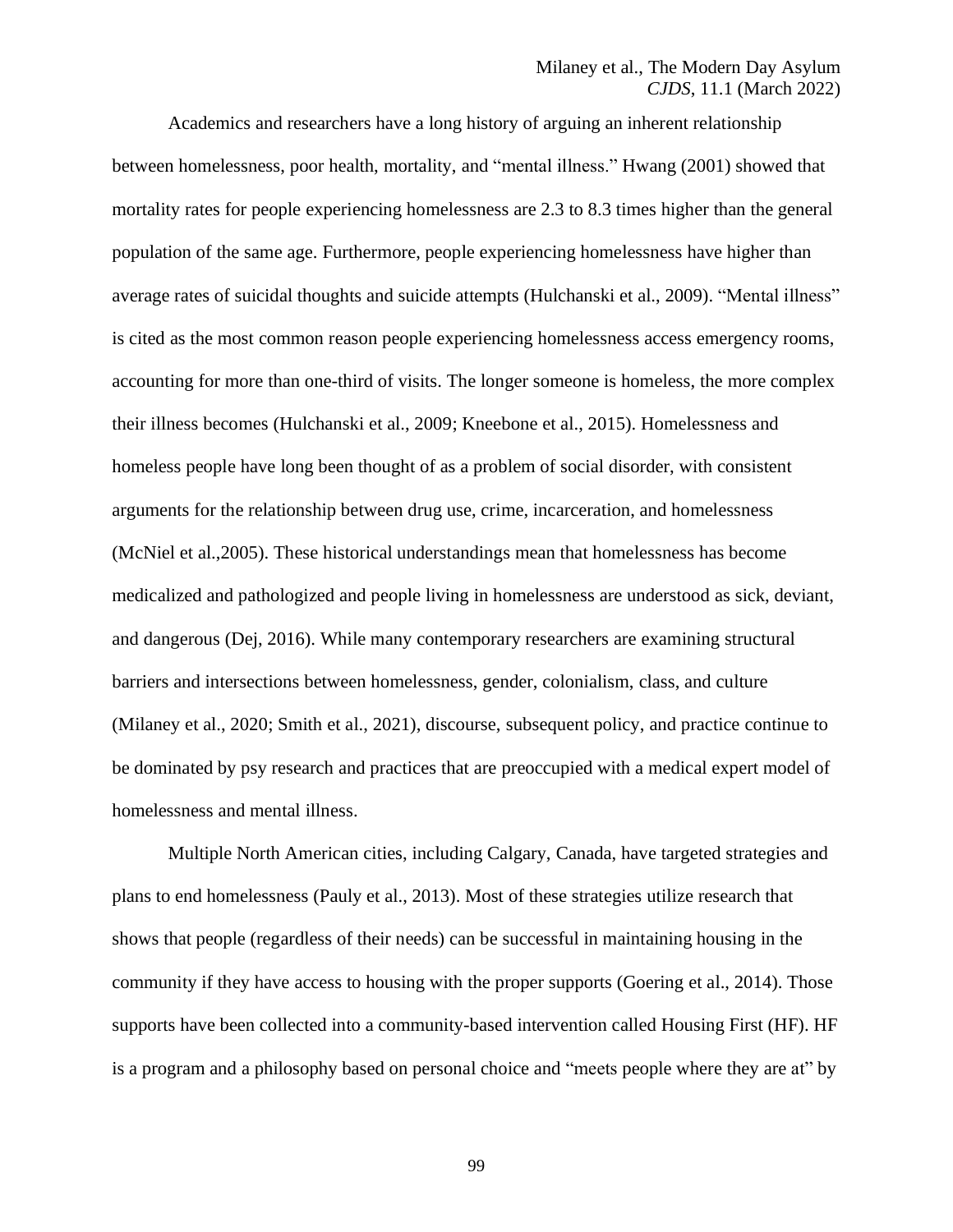providing them with affordable housing and in-home supports without "proof" of sobriety or treatment compliance (Goering et al., 2014).

The processes to access these programs rely on assessments and surveillance approaches that force people to "prove" they are sick enough to qualify for a basic and universal human right to safe housing (Office of the United Nations High Commissioner for Human Rights, n.d.). Once housed, some are not able to sustain that housing due to inadequate supports to meet their unique needs and often return to homelessness (Clarke et al., 2019). Many HF programs require people to undergo an assessment of their "acuity" or severity of illness and risk for death, primarily because supply cannot meet the demand (Balagot et al., 2019). Once assessed, people are assigned a "score"; if your score is within the highest acuity range you should be prioritized for a housing program (Ratalade & Leo, 2019). A commonly used tool called the VI-SPDAT is widely used and measures "risk" including hospitalizations or emergency room visits, chronic diseases, co-occurring mental health and substance use disorders, and psychosocial risk factors. This tool has been criticized for being gender and racially biased (McCauley & Reid, 2020).

Despite a demand to enhance community care, and the vast amount of empirical research arguing that homelessness is a pervasive and complex issue (Donovan & Shinseki, 2013), people experiencing chronic homelessness continue to fall through the cracks of our public support systems. The research conducted by our team sought out the voices of long-term users of emergency shelters and the findings presented here are an effort to improve community-based care based on the voice of experience. We challenge the medicalization of homelessness and argue that shelters have become a modern day asylum, and processes to exit homelessness have become a form of spatial segregation, surveillance, and social control.

### **Methods**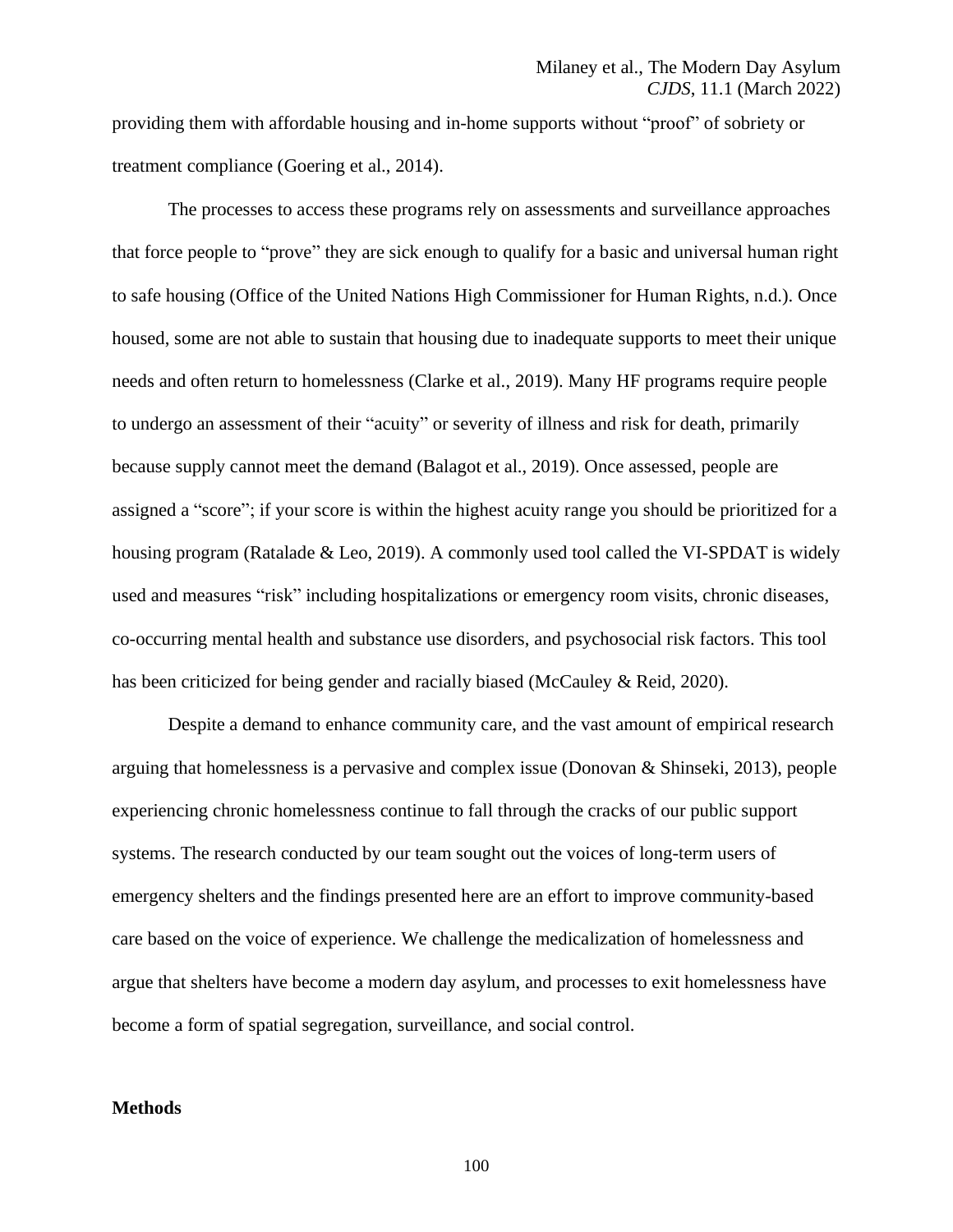## *Data and Analysis*

The research team conducted survey interviews with 300 individuals inside two emergency shelters. There were 88 questions focused on experiences of mental distress, traditional medical model diagnoses, systems use, and experiences accessing services. The survey was developed and approved with a community advisory committee that included representatives from 26 community agencies with an interest in better understanding where programs and policies are failing people. We also asked about experiences of childhood trauma using the Adverse Childhood Experiences survey. The ACE survey asks 10 Yes-or-No questions related to traumas that occurred before the age of 18. Participants are asked if they lost a parent to divorce, death, or incarceration; if they ever went without food, clothing or adequate care; and if a parent or family member had an addiction or "mental health" issue. They are also asked whether or not they witnessed or experienced family violence, neglect, or sexual abuse.

There are several limitations with the ACE survey. First, it assesses the total "types" of traumatic events, not the frequency or the severity. Second it has been criticized for being Eurocentric and racially biased (Smith et al., 2021). Finally, the ACE tool assigns a "score" based on the prevalence of childhood trauma. The research team recognizes the tensions in using standardized tools grounded in medicine in a study rooted in tenets of Mad Studies. Use of the ACE tool in our study was not to exploit psychiatric distress and to argue for medical intervention (as others have done), but rather to highlight the relationship between trauma and homelessness and to argue that medical approaches ignore experiences of trauma and reframe them as mental illness and social disorder.

Our intention was not to simply measure and report on mental distress, further substantiating the hegemonic medical discourse that homelessness is sickness. Rather, our intent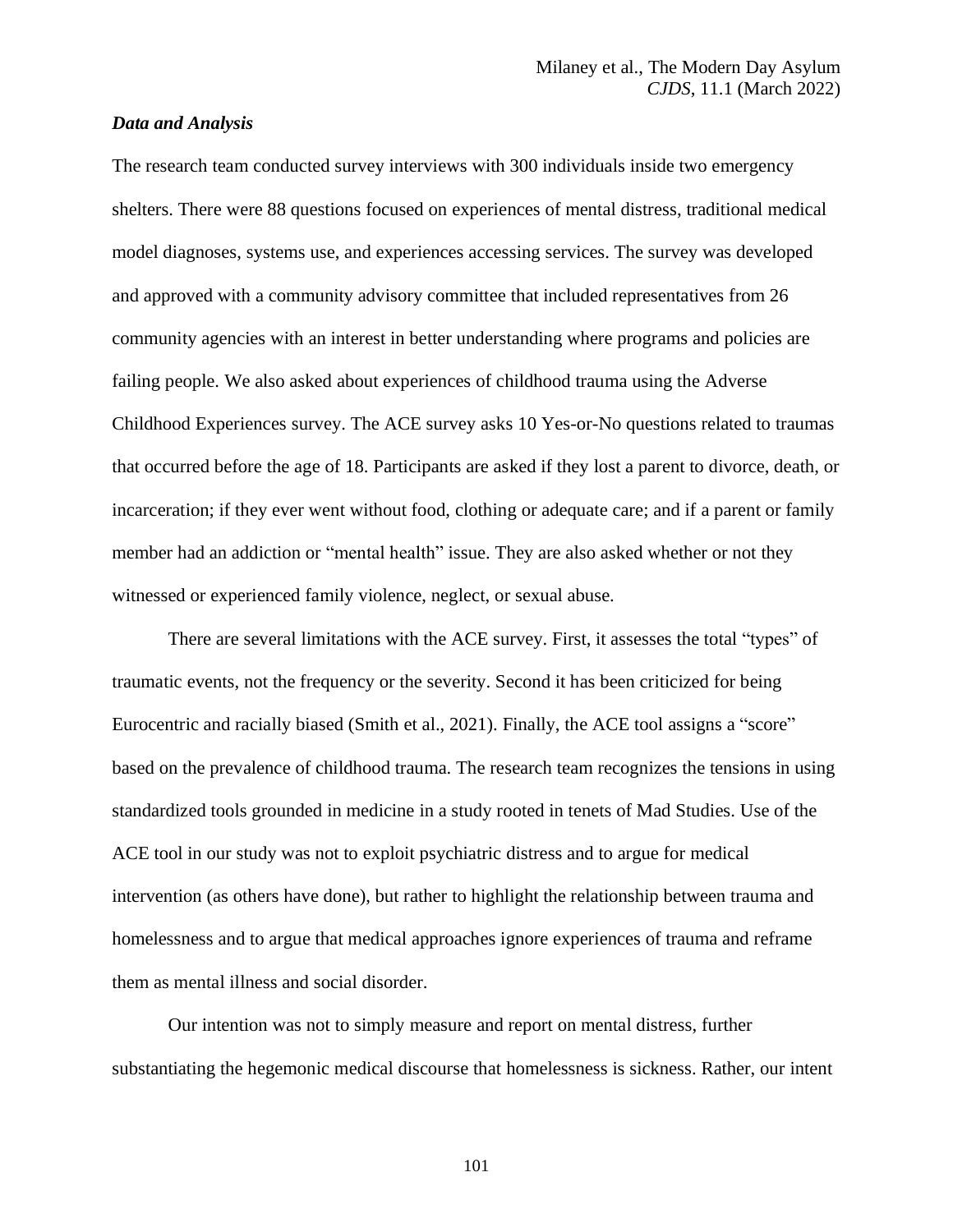was to use the results to argue for a better "systems approach" or enhanced community-based alternatives grounded in the *principles* of Housing First, not the programmatic intervention itself. HF principles argue that anyone can sustain housing if the housing and supports are choice-based and designed to "meet people where they are at" rather than whether or not they are a "good fit" for a particular program model.

The study received ethics approval from the University of Calgary Conjoint Health Ethics Review Board.<sup>1</sup> All participants volunteered and sat with a research assistant to go through the questions together. Data collection took place over the course of three months. Participants had experienced homelessness for at least six months and were over the age of 16. SPSS was used for analysis and the data presented here are in the form of descriptive statistics, correlations, and regressions. Although results are primarily quantitative, some survey questions included space for elaboration. We have included quotes where relevant; names were not collected so participant quotes include a pseudonym. Analysis of the data was guided by the following research questions: What are the systems use experiences of people living in chronic homelessness? What have been their experiences trying to access services? What can their experiences tell us about how to better respond?

#### **Results**

#### *Demographics*

One participant did not respond to all of the survey questions and was removed from the analysis, resulting in a total sample of 299. 72% of participants identified as men, 27% women

 $1$  Ethics certification number: REB1502194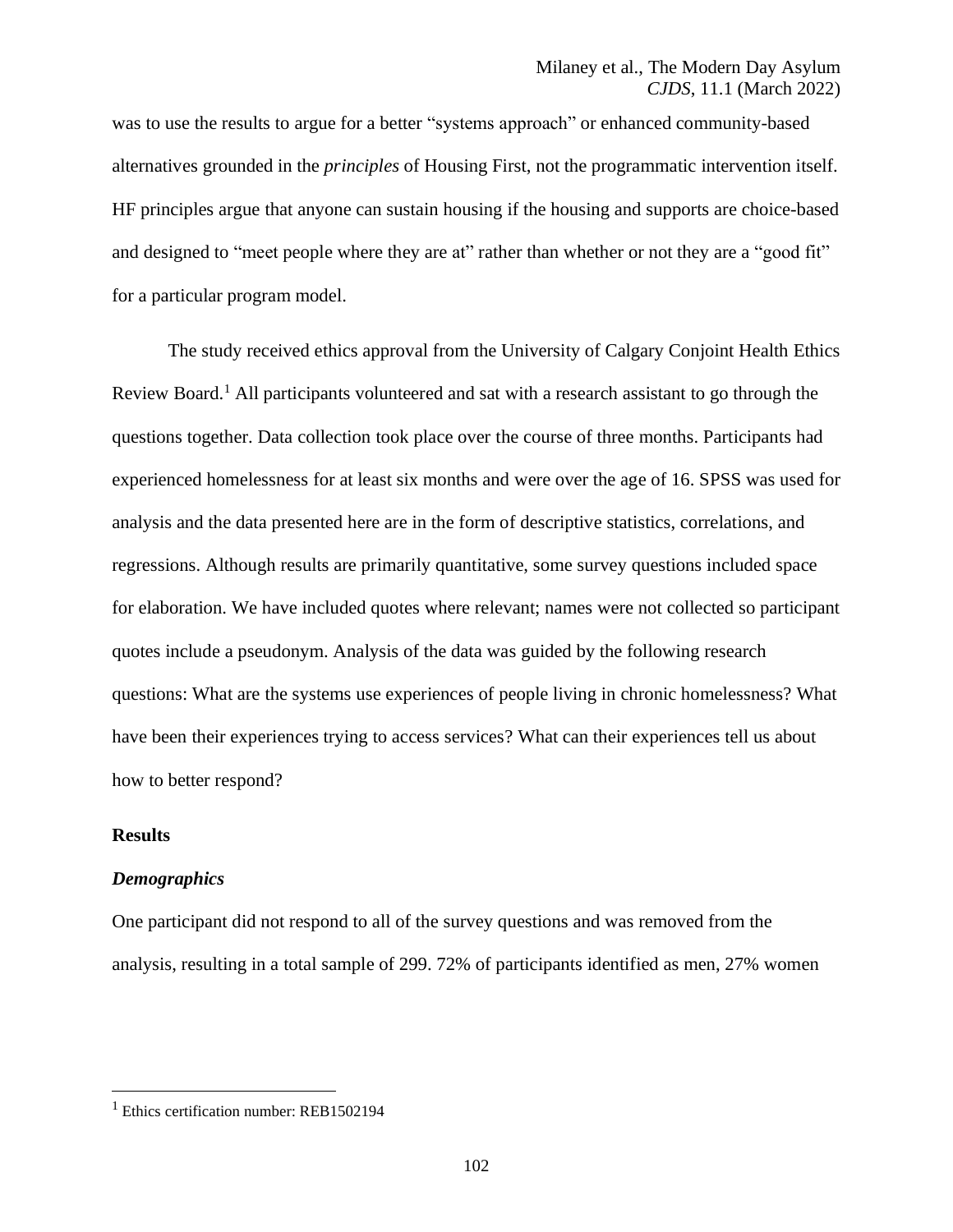and 1% (two people) transgender or two-spirited.<sup>2</sup> 62% of respondents were white,  $30\%$ Indigenous and 8% from other racialized backgrounds. The average age in our sample was 47. 72% had been homeless for more than four years, and 27% of respondents reported being homeless for more than five years; however, the largest cohort (29%) had been homeless for longer than 11 years (Table 1). 27% reported having experienced homelessness more than five times in their lives (Table 2). One participant noted "I have lived here for so long, I have no idea how to live any other way" (Paul).

#### **Table 1**

*Number of years experiencing homelessness throughout lifetime*

|                                                  | $6-11$<br>months | year | $2 - 3$<br>years | $4 - 5$<br>years | $6 - 7$<br><b>vears</b> | $8-9$<br>years | $10 - 11$<br>years | >11<br>years |
|--------------------------------------------------|------------------|------|------------------|------------------|-------------------------|----------------|--------------------|--------------|
| Number of<br>respondents                         | 10               | 16   | 54               | 49               | 24                      | 18             | 42                 | 86           |
| <b>Percentage of</b><br>respondents<br>$(N=299)$ | 3.3%             | 5.4% | 18%              | 16.4%            | 8%                      | 6%             | 14%                | 28.8%        |

<sup>&</sup>lt;sup>2</sup> Two-spirited refers to a person who identifies as having both a masculine and a feminine spirit, and is used by some Indigenous people to describe their sexual, gender and/or spiritual identity ("Two-Spirit Community,' n.d.).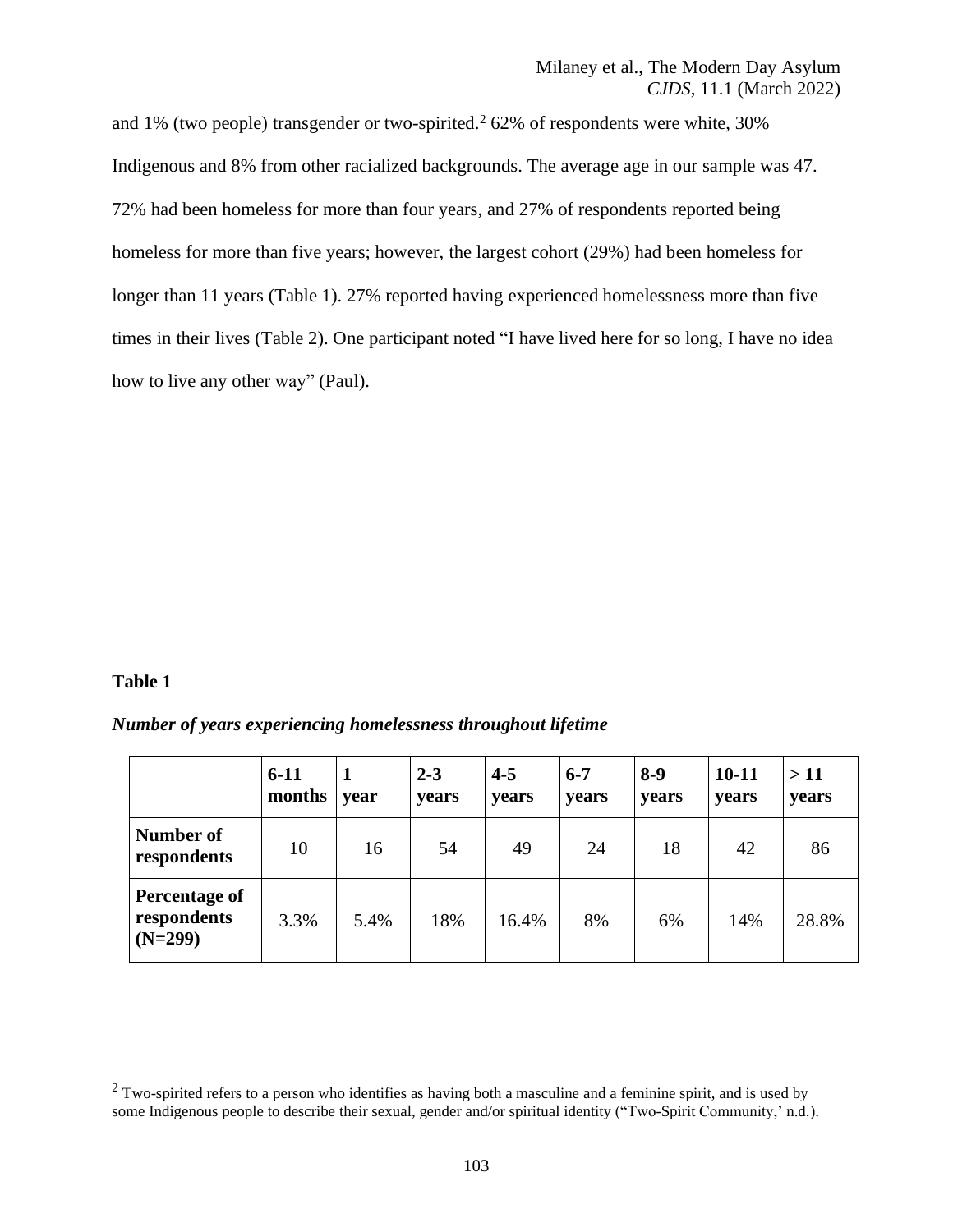# **Table 2**

|                                        | Once  | <b>Twice</b> | 3 times | 4 times | 5 times | $> 5 \times$ |
|----------------------------------------|-------|--------------|---------|---------|---------|--------------|
| <b>Number of respondents</b>           | 79    | 47           | 43      | 28      | 21      | 82           |
| Percentage of respondents<br>$(N=299)$ | 26.4% | 15.7%        | 14.4%   | 9.4%    | 7%      | 27.4%        |

# *Number of episodes of homelessness throughout lifetime*

# *The Ace Survey*

Baseline surveys conducted in the 1990s using the ACE survey showed that 12.5% had an ACE score of four or higher ("Trauma Informed Care," n.d.; Centers for Disease Control and Prevention, 2016a/b). In our study, 59.5% scored between four and 10 on the ACE survey. This is five times higher than the frequency of this score observed in the general population. Table 3 reports that the median ACE score among those in our survey was 4.2 for men and 5.0 for women.

# **Table 3**

# *ACE scores by gender*

|                        | Average | <b>Median</b> | <b>Mode</b> |
|------------------------|---------|---------------|-------------|
| All genders* $(N=299)$ | 4.43    |               |             |
| Women                  | 5.02    |               |             |
| Men                    | 4.21    |               |             |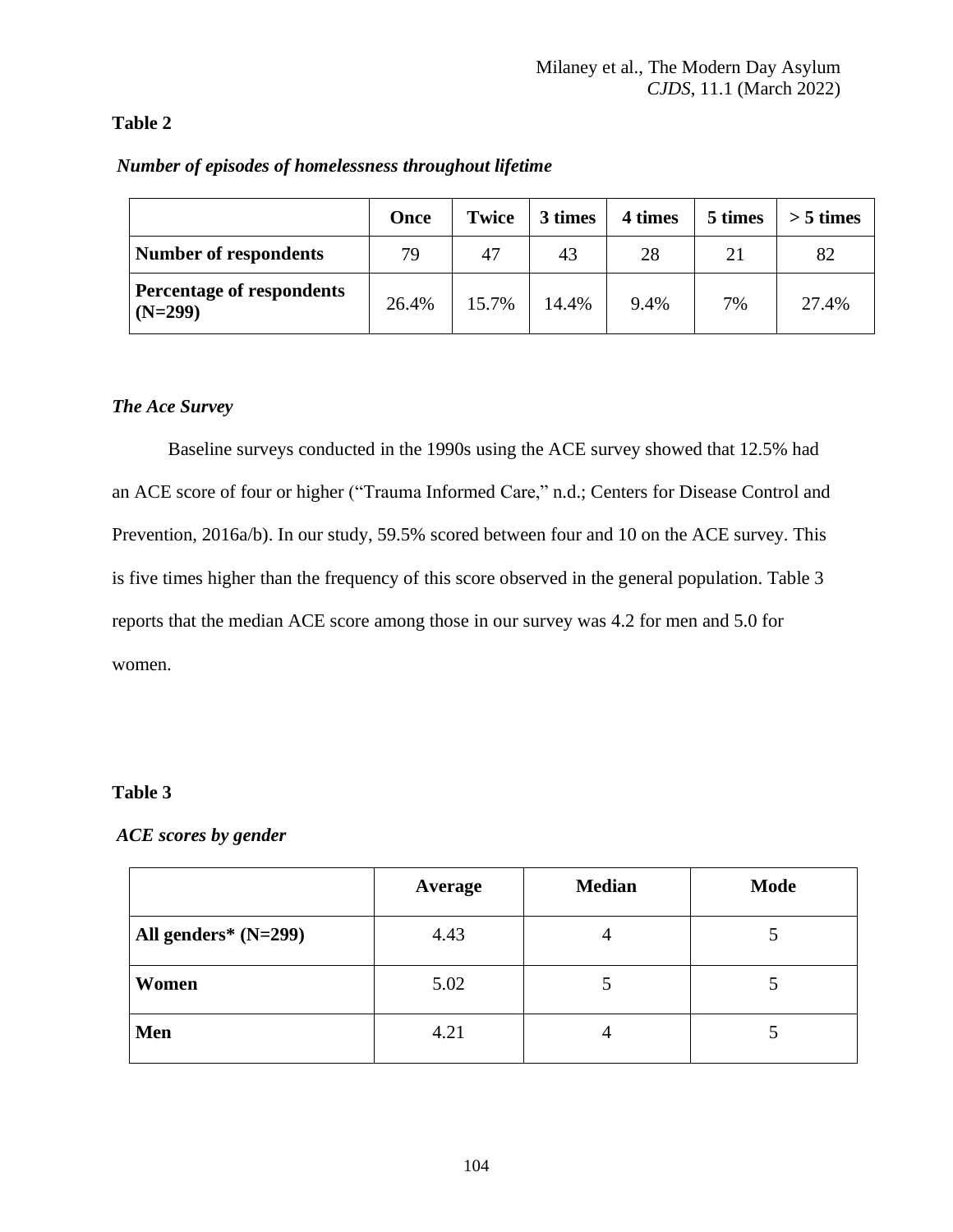\*Including one transgender and one two-spirited respondent

53% of women and 46% of men reported experiencing childhood abuse, and 52% of women and 22% of men reported being a victim of childhood sexual abuse. 55% lived in fear of physical violence and almost 40% lived in a house where a family member had a medical diagnosis of depression, mental distress and/or attempted or committed suicide. The most common ACE was having a parent with an alcohol or drug addiction (70% of women and 63% of men). One woman said "I don't want to be here [shelter]…if there was anywhere else I could go, I would. It's not safe for me here...I have never really felt safe" (Mary).

## **Table 4**

#### *Linear regressions examining dependent variables number of years and number of times*

#### *homeless scores*

| <b>Variables</b> | <b>Years Homeless Score</b><br><b>Coefficients</b> | <b>Times Homeless</b><br><b>Score Coefficients</b> |
|------------------|----------------------------------------------------|----------------------------------------------------|
| ACE score        | $.128*$                                            | .098*                                              |
|                  | (.050)                                             | (.044)                                             |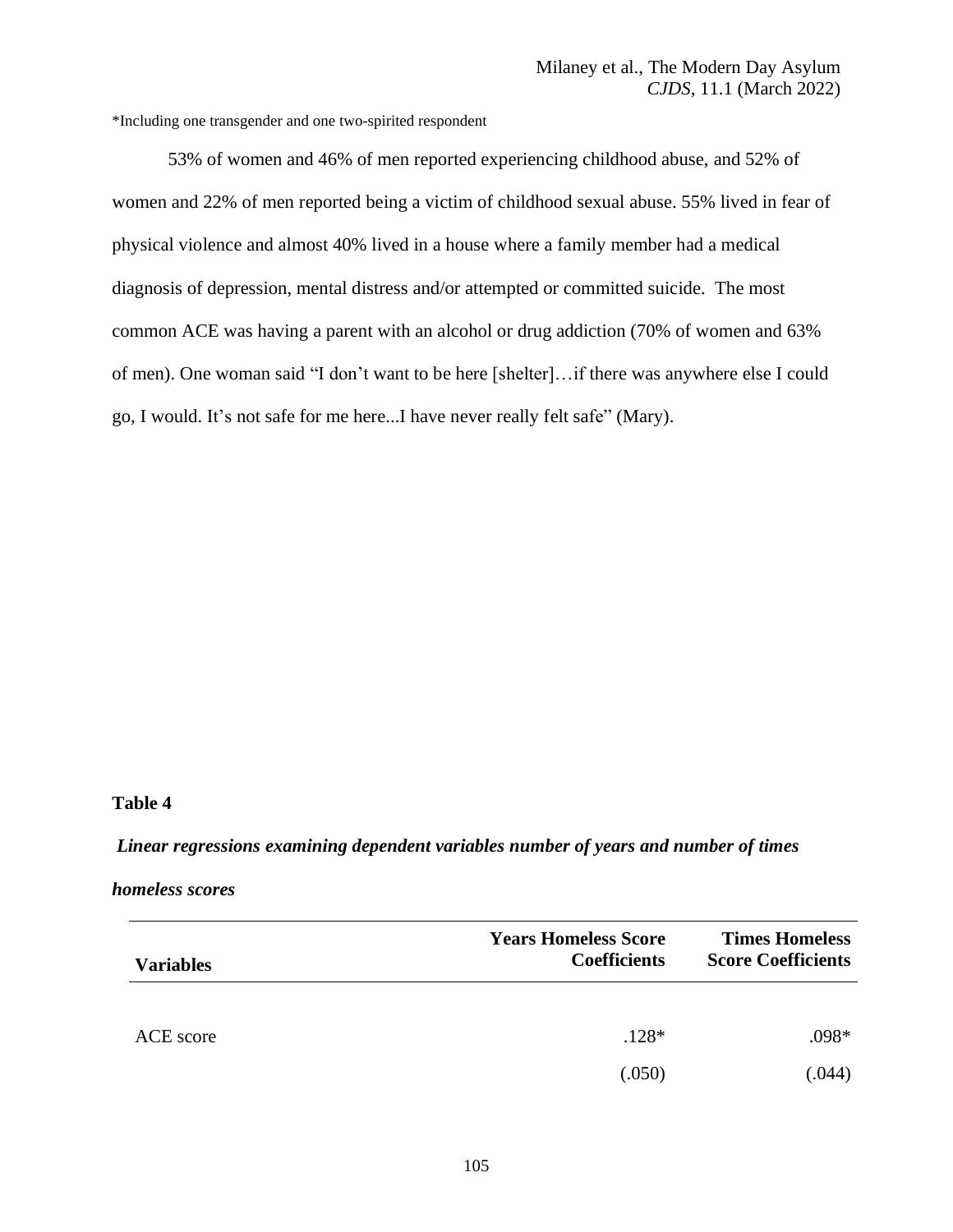## Milaney et al., The Modern Day Asylum *CJDS*, 11.1 (March 2022)

| Age                                 | $.054*$             | $-0.025*$          |
|-------------------------------------|---------------------|--------------------|
|                                     | (.012)              | (.011)             |
| Male                                | .180                | .263               |
|                                     | (.294)              | (.256)             |
| Indigenous                          | .587                | .597*              |
|                                     | (.307)              | (.268)             |
| Children                            | $-.338$             | $-.163$            |
|                                     | (.271)              | (.236)             |
| Children in respondent's care       | $-1.933*$<br>(.904) | $-0.747$<br>(.789) |
| Number of physical health diagnoses | .005                | .090*              |
|                                     | (.046)              | (.040)             |
| Social support                      | .105                | .140               |
|                                     | (.271)              | (.236)             |

*Note.* Standard errors in parentheses

 $*$  p  $< .05$ 

# *Institutions and Systems Use*

In the previous 12 months, 31% had been in a detox program, 23% in jail and 31% in hospital. Results show that systems interactions often started in childhood, for example, 42% of respondents had been in foster care. Four participants did not respond to the question and were removed from this analysis resulting in a sample of 295. An independent sample t-test revealed a significant difference in ACE scores between those who were in foster care and those who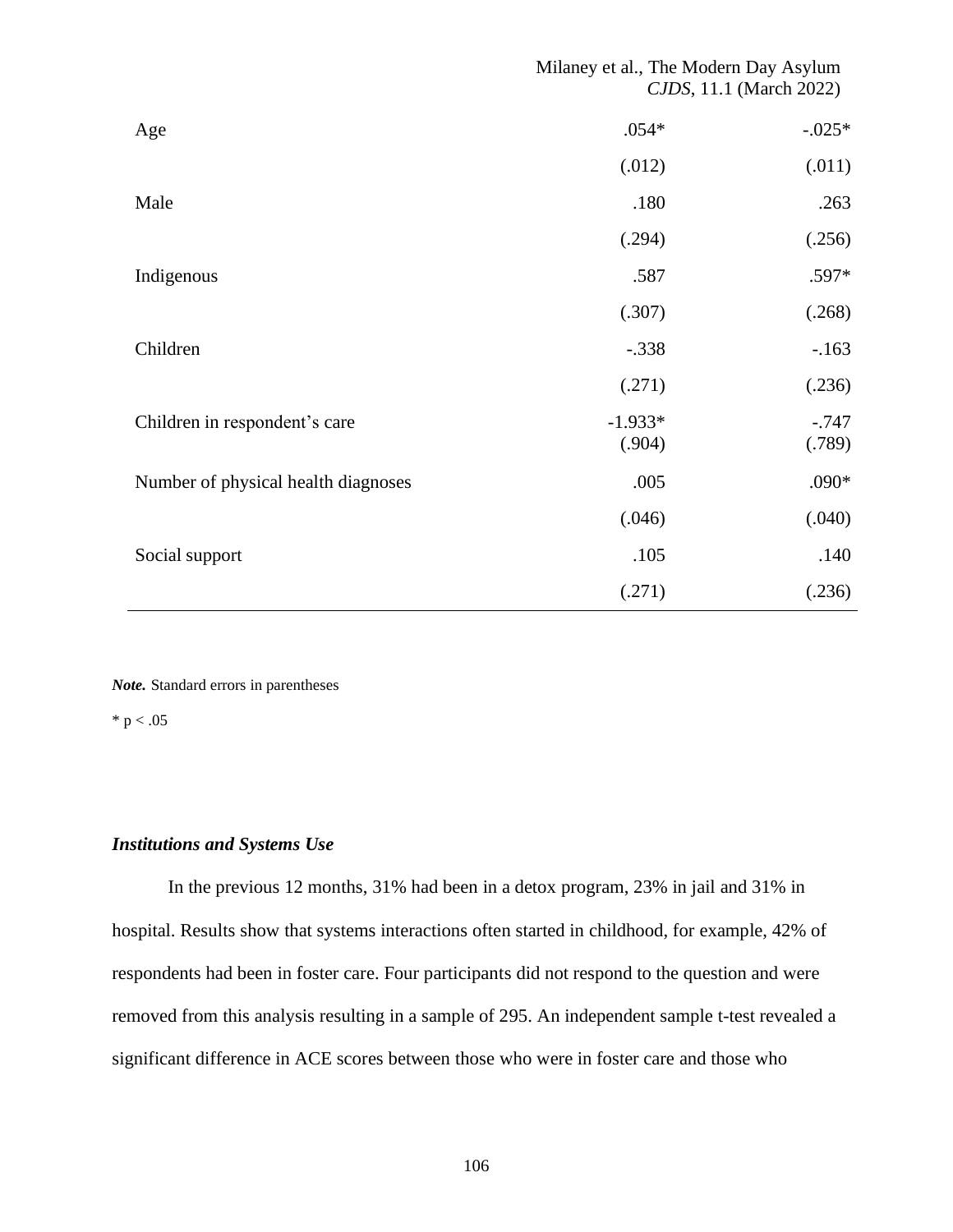weren't:  $t(293) = 7.07$ ,  $p = <.001$ . Those in foster care reported a mean ACE score of 5.72 out of 10, while those not in foster care reported a mean ACE score of 3.46.

22% of people had been in a psychiatric facility, 44% of whom had been admitted multiple times. The times ranged from several days (44% of those admitted), several weeks (33%), several months (20%), and several years (1.5%). 26% had been discharged from these facilities directly to the street and 17% had been discharged to another facility or a jail.

One man talked about experiences trying to get support:

The system is crazy. To get into treatment you have to go to detox. You go to detox then have to wait six months to get into treatment and you are right back on the streets and right back in the lifestyle… It's like they want us to fail. (Syd).

Another talked about his time in foster care: "I bounced around a lot [foster care] was not good for me. I ran away and ended up in shelters over and over again" (Mike).

Half of respondents indicated they received information about health, community services, and treatment programs from staff in emergency shelters. The half that did not receive this information said that they did not know whom to ask, were afraid to ask, felt they could not afford it, or did not have access to transportation to follow through. Of those who received treatment for "madness" in particular, over half indicated they did not get enough help.

In regards to working with shelter staff and accessing services many had mixed experiences: "The staff here are good. They care. But they don't know everything and it is hard to know where to go for help. I have been turned away so many times I just don't bother anymore" (Jeff). 62% of people had considered suicide and 39% had attempted it in their lifetimes. 29% of people had engaged in one or more forms of self-harm including cutting, burning or hitting themselves.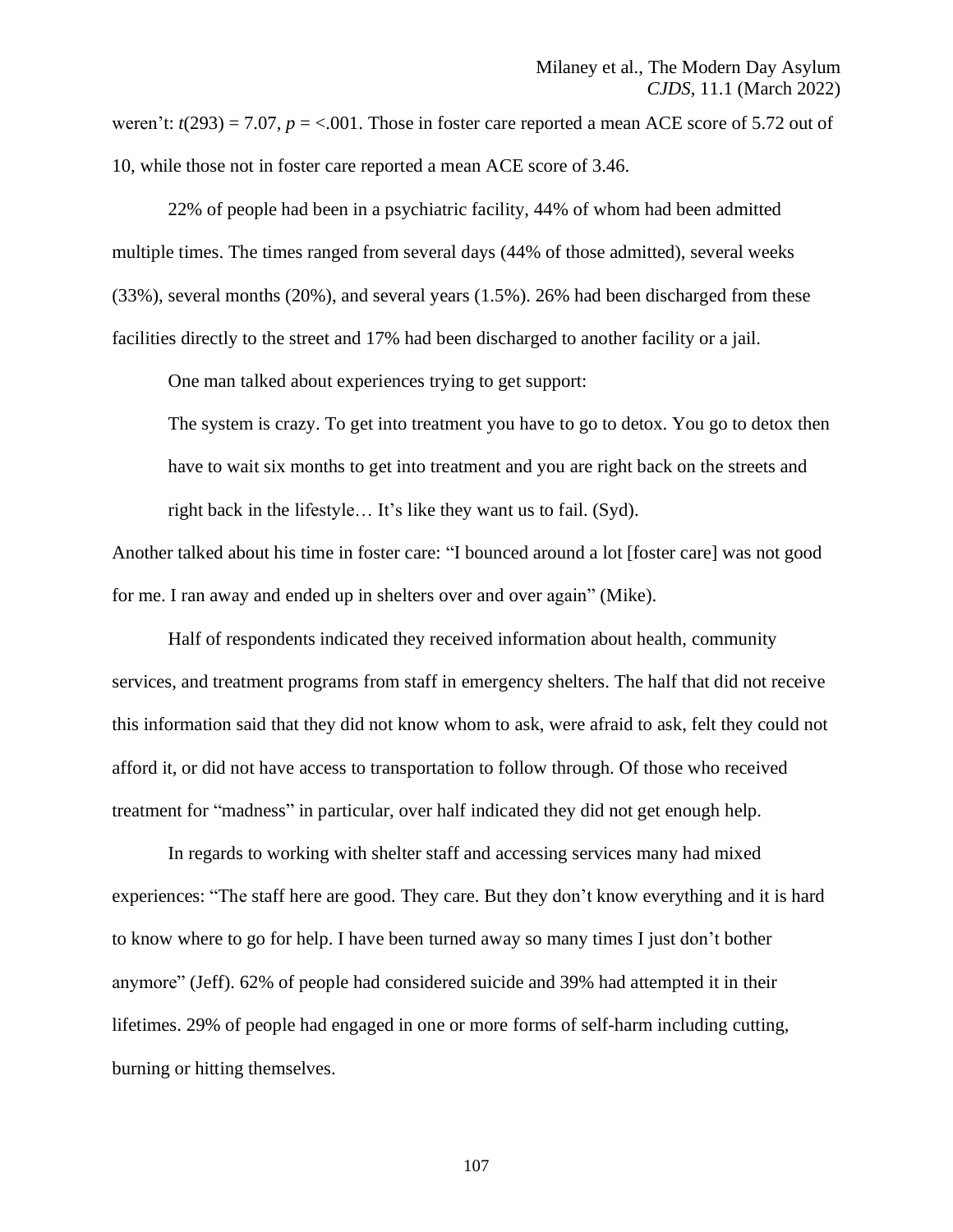## **Discussion**

The results from our survey show high rates of childhood trauma and mental distress for those experiencing homelessness (Hwang 2001; Hulchanski et al., 2009; Centers for Disease Control and Prevention, 2016a/b). A significant number of participants had histories of cycling in and out of systems and/or institutions, often starting in childhood, and moving back and forth from shelter to these systems appears to be a common experience. The number of people being admitted, then discharged from care back into homelessness shows a disconnect between public systems of support. The rates of violence, self-harm, suicide attempts, isolation and posttraumatic stress disorder are troubling. Another troubling finding was the very high rates of Indigenous peoples in chronic homelessness. Homelessness for Indigenous peoples in Canada can be traced to a long history of colonialism, and policies of assimilation that have forcibly segregated, isolated, and discriminated again Indigenous peoples for more than 100 years (Thistle, 2017). An analysis of these results has been published elsewhere, as this issue warrants a deep and critical analysis of the historical issues and implications (Smith et al., 2021).

While our data highlight that people in chronic homelessness have complex histories, our intention is not to reinforce the pathology of homelessness, rather to highlight, how even after several years of plans to end homelessness and a plethora of HF programming, our efforts continue to fail at providing people with supports that honour dignity, choice, or even safety.

Almost 30% of people we met reported being homeless for 11 years or longer and experiences of childhood trauma were highest for those who had been in foster care as children. A preoccupation with "acuity" masks the underlying trauma that may be at the root of "madness" and subsequent homelessness (Cronley, 2020). Some researchers have argued that the level of care provided for people once they are housed, despite an assessment of "complex needs" is not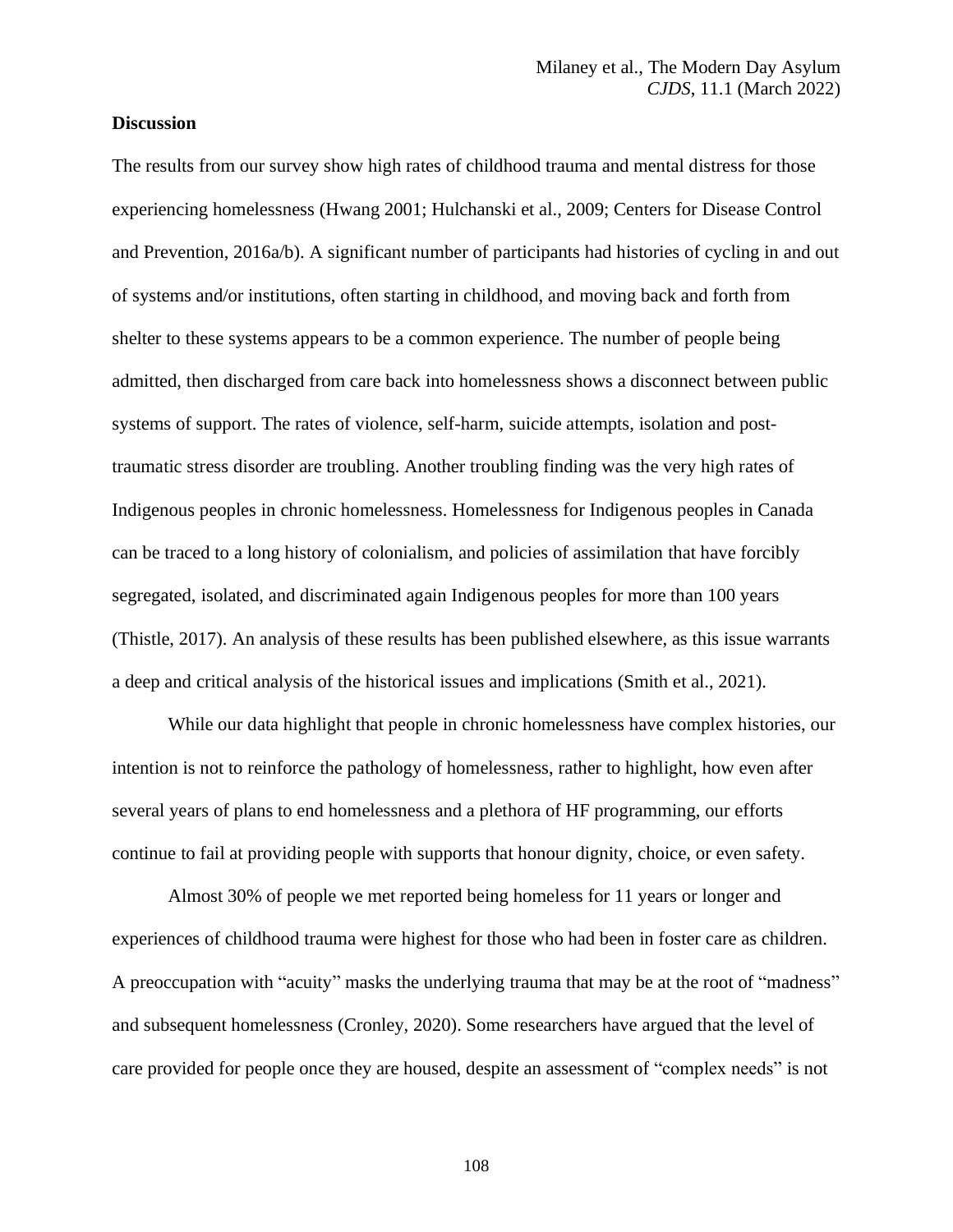adequate and the result can be a return to homelessness and exacerbation of trauma (Kertesz et al., 2017). For those who do maintain housing, HF participants typically undergo routine assessments of changes in their substance use, health, and use of public health and justice systems, often as a way to show cost savings (Friese & Wilson, 2021).

We continue to fall far short of the deinstitutionalization goals of the past, and our results demonstrate a pattern more fitting of the spatial segregation seen in formal institutions. Surveillance tools related to assessment of risk and acuity and continuous data collection to monitor "change" perpetuate pathology. It could be argued that the institutionalization of mad people continues, as people are cycling in and out of several institutions over the course of their lives, each of which has a potentially deleterious impact. Participants' poor experiences trying to access meaningful supports likely exacerbate their trauma, and this is further evidence that the community-based alternatives promised during deinstitutionalization have not been realized. Emergency shelters appear to be the primary option for people in their efforts to seek care and have become, for people with very complex needs, the modern-day asylums.

By privileging the voices of mad experiences to identify gaps in social institutions which support chronic shelter use, we see the existence of modern day asylums which seek to segregate and disempower. This recognition compels us to consider this contemporary practice as a harbinger of the large-scale institutions of the not-so-distant past. Experiential data shows the need to challenge traditional medical interventions like assessments which have not been effective at meeting individual needs, and are not person-centered or grounded in personal choice. A more appropriate response is to expand existing networks of community-based health care, housing, and support programs that acknowledge the trauma people have experienced and continue to face while they are seeking supports, and acknowledge also that this trauma is at the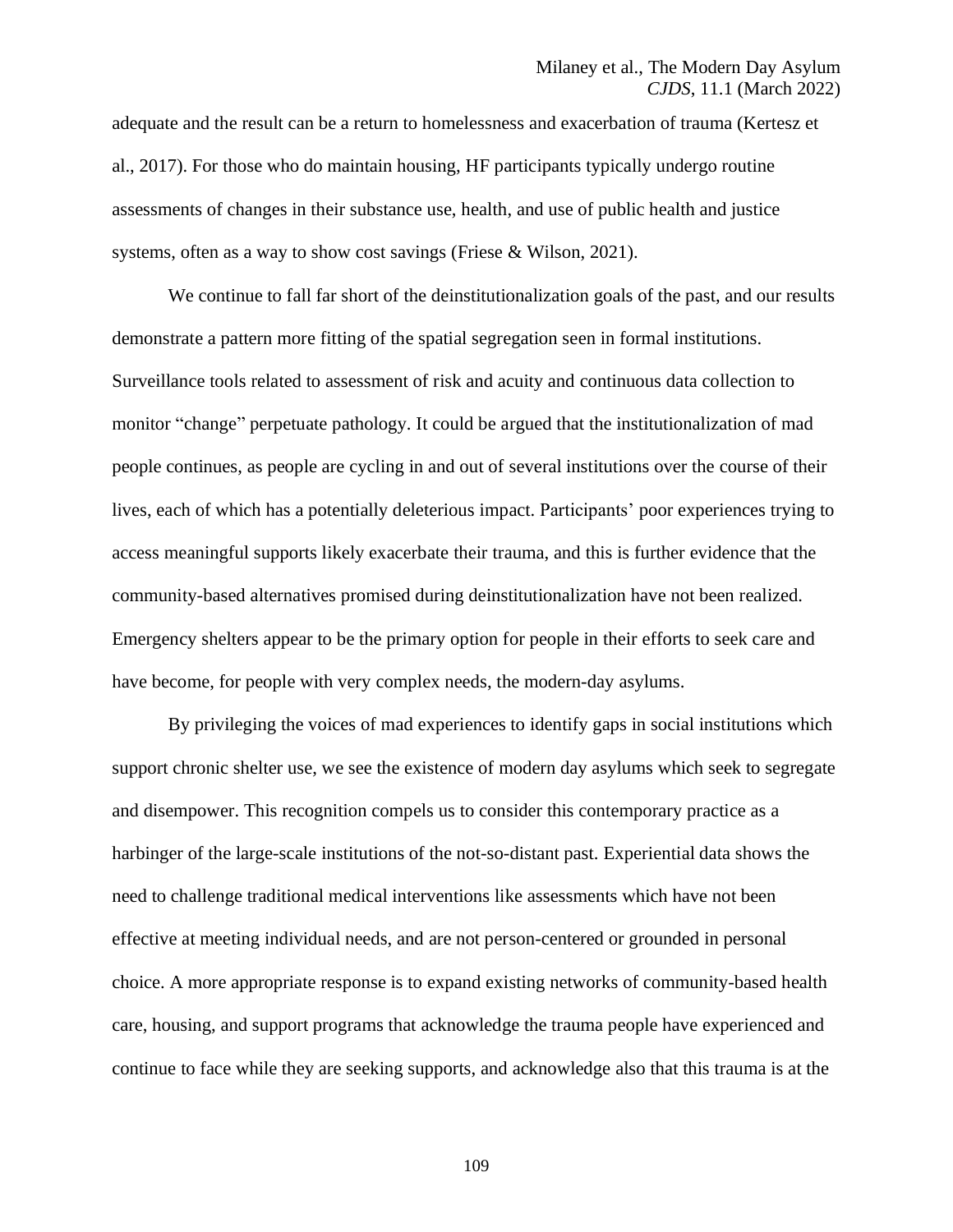root of their mental distress and subsequent care needs. Being trauma-informed also means ensuring our responses are not continuously "re-traumatizing" people through the continuous cycling from system to system with no solution (Trauma Informed Care, n.d).

Continued dependency on assessments and diagnoses traps us in medical understandings and approaches focused on sickness rather than healing and are a surveillance technique that determines who is "allowed" access to housing. Pathologizing homelessness (whether in shelters or housing programs) has become of form of social control and allows for a continued preoccupation with the individual person and their role in their own wellness instead of focusing on the systems and structures that force people into a lifetime of vulnerability and dependency because they are failing to get better (Dej, 2016).

In addition to enhancements to formal services, the move from mental health supports to Mad-informed care needs to be recognized on a larger scale to reflect the priorities of Mad Studies approaches and understandings of deinstitutionalization, the valuation of difference, and the voice of experiential knowledge of this traditionally oppressed group. Mad people need to be present and visible in the consultation and re-shaping of the emergency shelter and housing systems. Relevant task forces could challenge power roles and assumptions that have frequently accompanied the development and implementation of services, and ensure the oft-silenced voices of service users are heard and listened to. To expand understandings of mental health, madness and the pathologizing/psychiatrizing of individuals also needs to be examined in this context. Arguments of inequity, social justice and the right to housing should be elevated. Finally, prevention efforts should focus on family-centered care: supporting families in their homes with healthy relationships and safety related empowerment to reduce the likelihood of foster care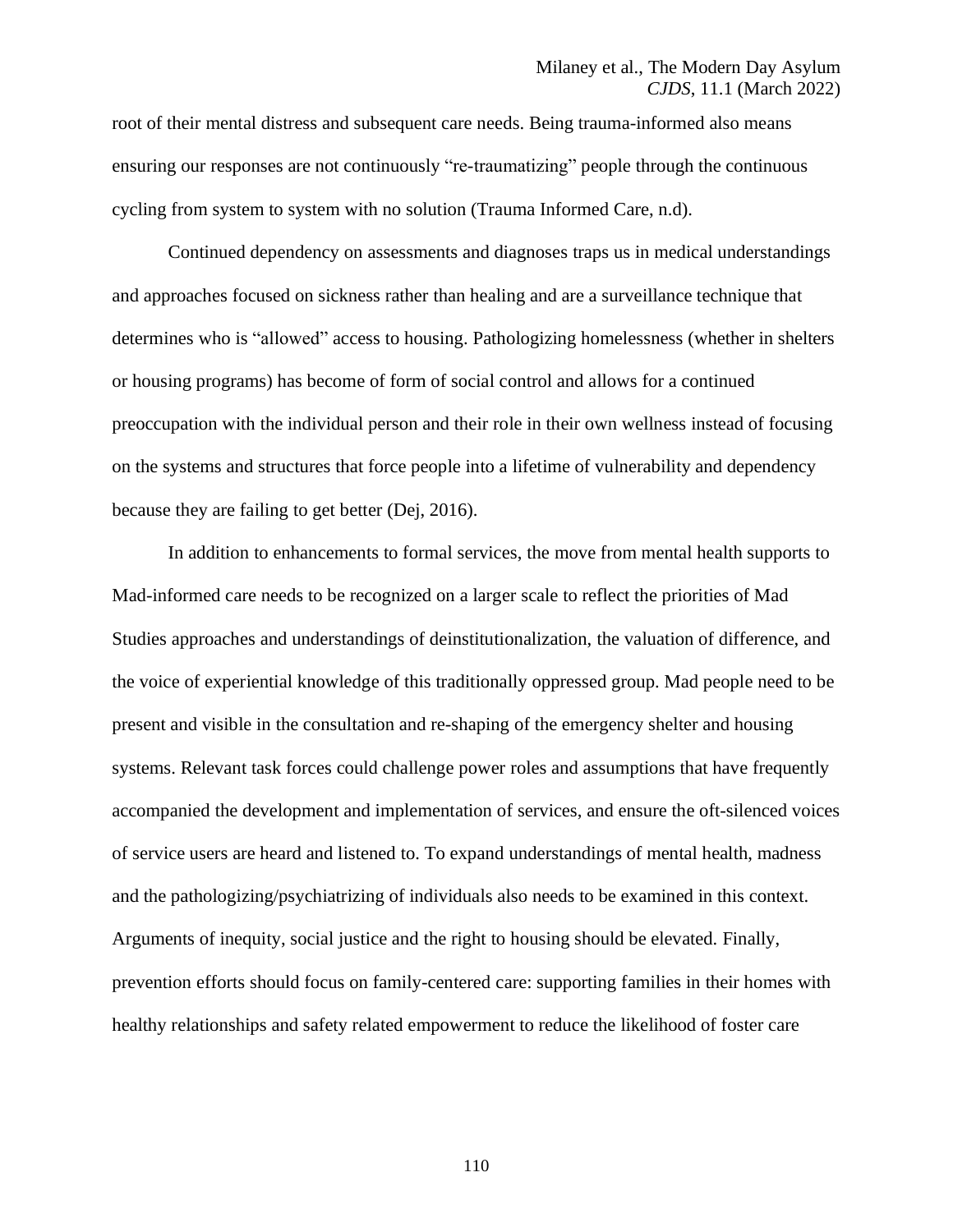involvement, continued childhood trauma, and the subsequent multi-generational and life course cycling in and out of multiple systems that our participants reported (Ko et al., 2008).

## **Limitations**

Limitations include our sample. Only data from adults in emergency shelters was included. This excludes people in family shelters and domestic violence shelters who are also experiencing homelessness, but may have access to different models of service and care. We were also relatively unsuccessful in recruiting people who are "sleeping rough" which limits our discussion of the impact of street living and how it may be different than shelter living.

While our analysis quantifies people's experiences, we are limited in what we can argue about the context of those experiences that a qualitative or narrative-based study could illicit. While we can understand histories, we cannot fully appreciate stories. Future research should prioritize rich qualitative stories in partnership with lived experts and include a focus on ways to engage people in Housing First programs that are trauma-informed and centred on the needs and wishes of tenants.

The ACE survey has its own limitations, as total numbers or "types" of childhood trauma are captured but they are weighted evenly. For example, witnessing violence is scored the same as experiencing childhood sexual abuse. The ACE survey also does not account for frequency or severity of the traumatic event, nor can it capture gender or cultural nuances.

## **Conclusion**

A Mad Studies informed perspective was used in this paper to analyze chronic homelessness and to learn from lived experts to "re-imagine" a path to appropriate supports and services. We framed our analysis as a resistance to the medicalizing and pathology of homelessness as mental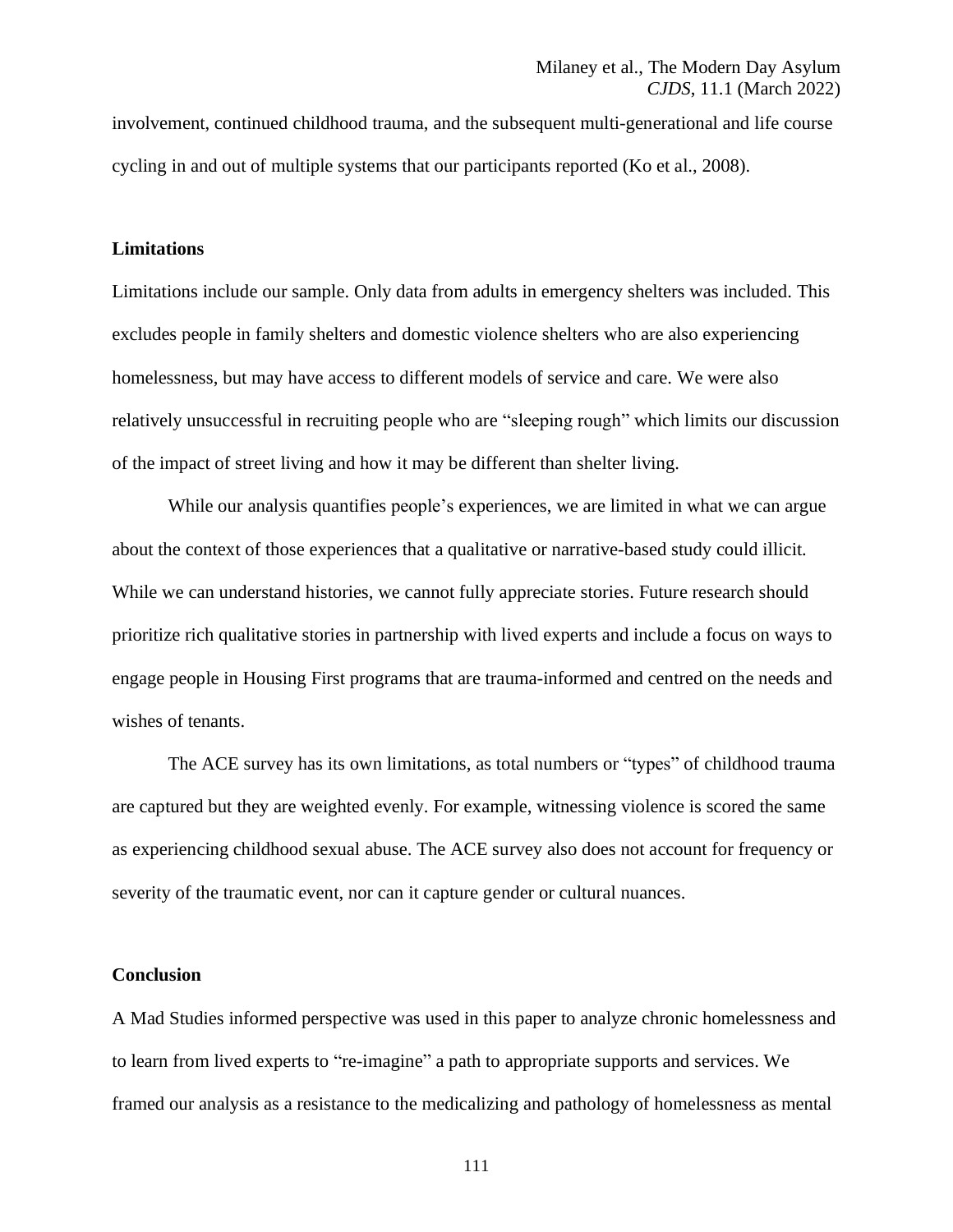## Milaney et al., The Modern Day Asylum *CJDS*, 11.1 (March 2022)

illness. We acknowledge that there is tension in using survey data grounded in medical language in a study meant to challenge hegemony. However, we did not intend to present the data to substantiate arguments that homelessness is social disorder and disease. While we collected data in "traditional ways" our intention was to use the results to highlight long histories (sometimes intergenerational) of trauma, and to show how trauma has been reframed through psy and "expert" approaches as illness. The interventions that emerge from these approaches are assessment, scoring, ranking, diagnosis, and continued surveillance. For those with psychiatric histories and trauma, supports are inadequate as housing and support programs are not grounded in personal choice or healing.

Our results show that institutionalization of mad people continues, although in a different form, and that people have been made increasingly vulnerable due to failed public systems. The deleterious effects of former asylums, segregation, poor treatment, and ill health remains, though it is less visible. Chronic homelessness is the result of these failures and emergency shelters have become the modern day asylums. Solutions that are not inclusive of mad people's voices could lead to a push for reinstitutionalization rather than an expansion of evidence-based practices for supporting people in trauma informed and dignified ways.

Solutions must be grounded in changes to policy that address systemic barriers which are forcing people to remain dependent through continuous institutionalization. Future research should be led by the voices of mad people through qualitative narrative examination of alternatives to current, mainstream, and dominant approaches. Future research should also apply a gendered approach to examine the experiences of women specifically, and how gender plays a role in people's experiences. Further research is needed to understand the high rates of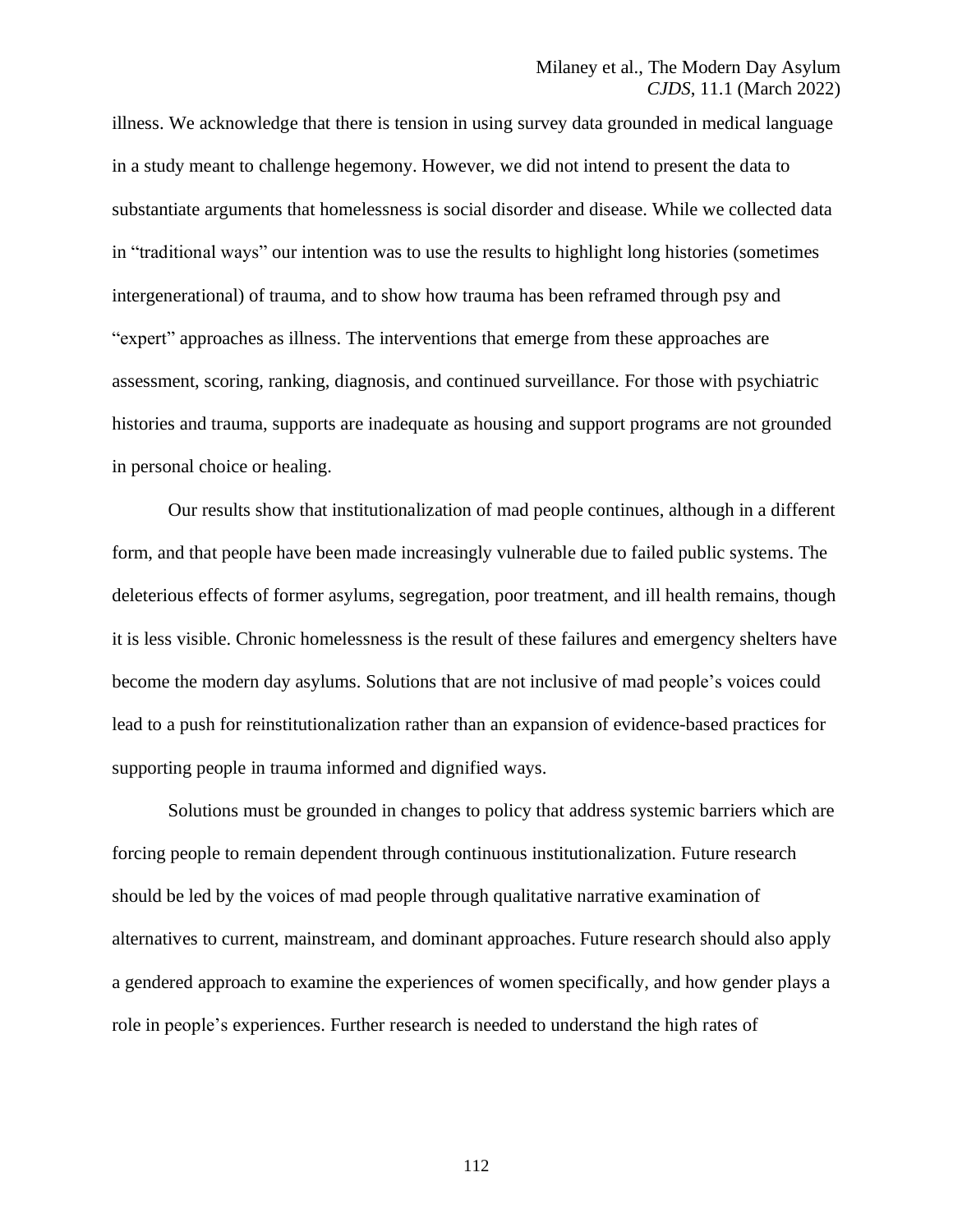Indigenous peoples in homeless shelters, their experiences of trauma and institutionalization and whether or not systemic racism and discriminatory practices are at play.

## **References**

Abbas, J. & Voronka, J. (2014) Remembering institutional erasures: The meaning of histories of disability incarceration in Ontario. In L. Ben-Moshe, C. Chapman, & A.C. Carey (Eds.), *Disability incarcerated* (pp. 121-138). Palgrave Macmillan.

[https://doi.org/10.1057/9781137388476\\_7](https://doi.org/10.1057/9781137388476_7)

- Balagot, C., Lemus, H., Hartrick, M., Kohler, T., & Lindsay, S.P. (2019). The homeless coordinated entry system: the VI-SPDAT and other predictors of establishing eligibility for services for single homeless adults. *Journal of Social Distress and Homelessness*, *28*(2), 149-157. <https://doi.org/10.1080/10530789.2019.1622858>
- Ben-Moshe, L., Chapman, C., & Carey, A.C. (2014). *Disability incarcerated*. Palgrave Macmillan US.
- Beresford, P. (2020). 'Mad', mad studies and advancing inclusive resistance. *Disability & Society, 35*(8), 1337-1342. <https://doi.org/10.1080/09687599.2019.1692168>
- Canham, S.L., Davidson, S., Custodio, K., Mauboulas, C., Good, C., Wister, A.V., & Bosma, H. (2018). Health supports needed for homeless persons transitioning from hospitals. *Health & Social Care in the Community, 27*(3), 531-545. https://doi.org[/10.1111/hsc.12599](https://doi.org/10.1111/hsc.12599)
- Centers for Disease Control and Prevention. (2016a). *About adverse childhood experiences.* https://www.cdc.gov/violenceprevention/acestudy/about\_ace.html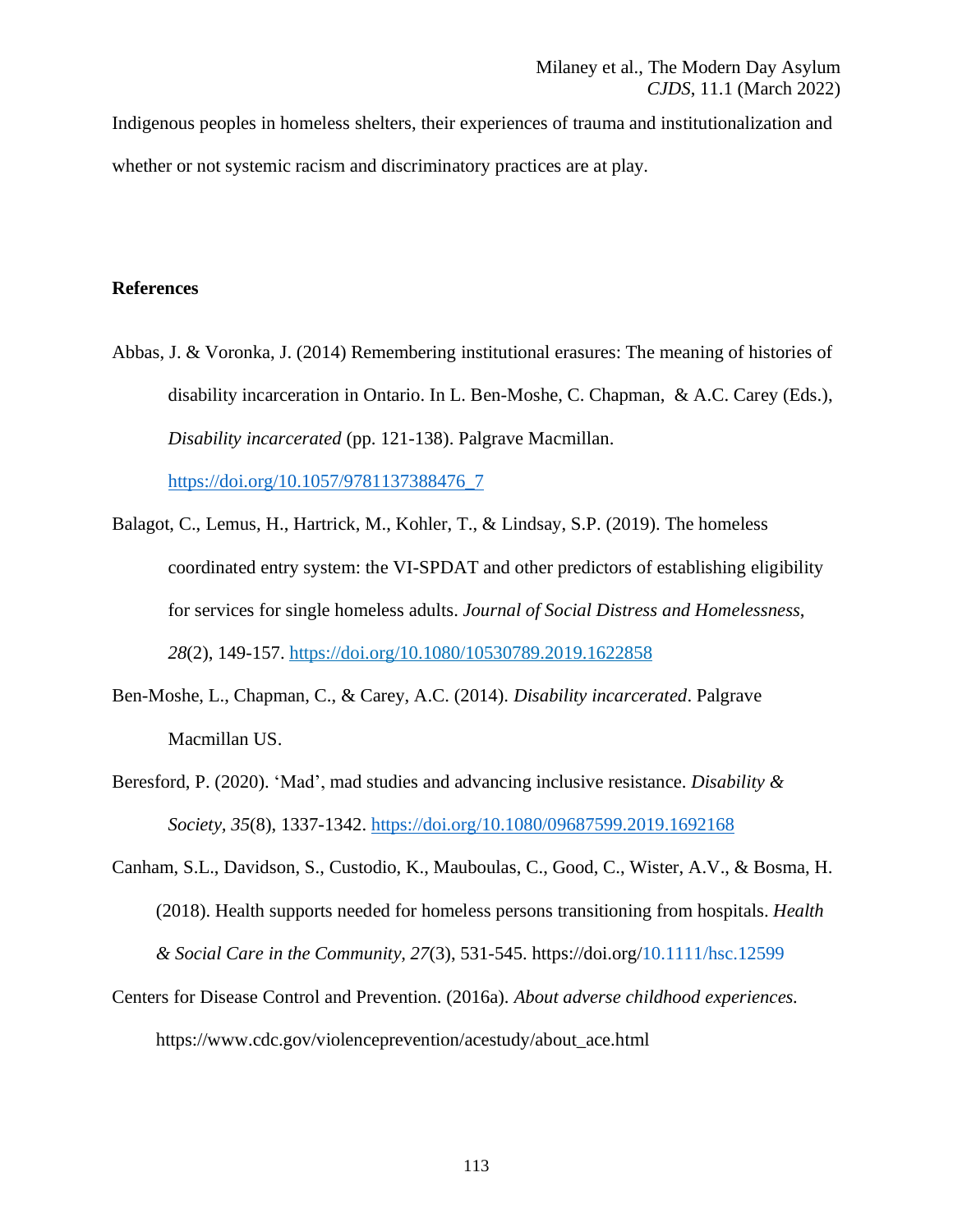—. (2016b). *The ACE study survey data.*

https://www.cdc.gov/violenceprevention/acestudy/about.html

Clarke, A., Parsell, C., & Vorsina, M. (2020). The role of housing policy in perpetuating conditional forms of homelessness support in the era of housing first: Evidence from Australia. *Housing Studies, 35*(5), 954-975.

<https://doi.org/10.1080/02673037.2019.1642452>

- Cronley, C. (2020). Invisible [intersectionality](https://www.tandfonline.com/doi/abs/10.1080/10530789.2020.1852502) in measuring vulnerability among individuals experiencing [homelessness](https://www.tandfonline.com/doi/abs/10.1080/10530789.2020.1852502) – critically appraising the VI-SPDAT. *Journal of Social Distress and Homelessness,* 1-11. https://doi.org/10.1080/10530789.2020.1852502
- Dear, M., & Wolch, J. (1987). *Landscapes of despair: From deinstitutionalization to homelessness.* Princeton University Press.
- Dej, E. (2016). Psychocentrism and homelessness: The Pathologization/responsibilization paradox. *Studies in Social Justice, 10*(1), 117-135. https://doi.org/10.26522/ssj.v10i1.1349
- Donnan, M.E. (2014). Life after neoliberalism in Canada: How policy creates homelessness and citizen models fail to provide solutions. *International Journal of Arts & Sciences, 7*(5), 585-596. https://www.proquest.com/scholarly-journals/life-after-neoliberalism-canadahow-policy/docview/1652445962/se-2
- Donovan, S., & Shinseki, E. K. (2013). Homelessness is a public health issue. *American Journal of Public Health, 103*(2), 180. https://doi.org[/10.2105/AJPH.2013.301727](https://dx.doi.org/10.2105%252FAJPH.2013.301727)
- Foucault, M. (1965). *Madness & civilization: A history of insanity in the age of reason.* Pantheon.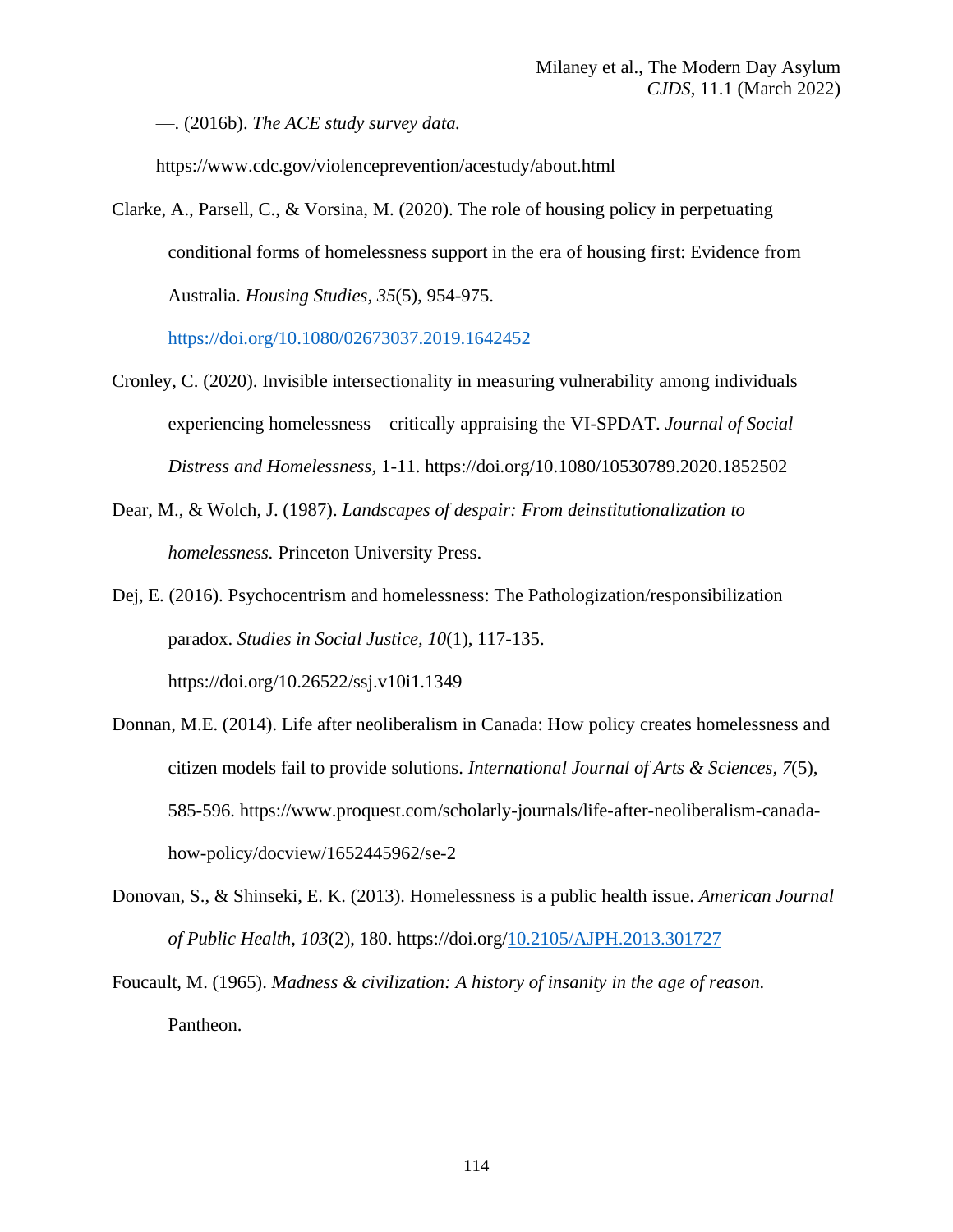- Friese, B., & Wilson, C. (2021). Diverting homeless substance users from hospitalization and incarceration: An innovative agency collaboration. *Journal of Social Work Practice in the Addictions.* https://doi.org/10.1080/1533256X.2021.1916167
- Gaetz, S. A., Gulliver-Garcia, T., & Richter, T. (2014). *The state of homelessness in Canada 2014*. Homeless Hub. http://www.deslibris.ca/ID/244706.
- Goering, P., Veldhuizen, S., Watson, A., Adair, C., Kopp, B., Latimer, E., Nelson, G., MacNaughton, E., Streiner, D., & Aubry, T. (2014). *National at home/chez soi final report*. Mental Health Commission of Canada. [http://www.mentalhealthcommission.ca](http://www.mentalhealthcommission.ca/)
- Goffman, E. (1961). *Asylums.* Doubleday/Anchor.
- Hulchanski, J. D., Campsie, P., Chau, S. B. Y., Hwang, S. H., & Paradis, E. (2009). *Finding home policy options for addressing homelessness in Canada*. Cities Centre Press. http://www.homelesshub.ca/FindingHome/.
- Hwang, S. (2001). Homelessness and health. *Canadian Medical Association Journal, 164*(2), 229–233. https://www.cmaj.ca/content/164/2/229
- Kertesz, S. G., Austin, E. L., Holmes, S. K., DeRussy, A. J., Van Deusen Lukas, C., & Pollio, D. E. (2017). Housing first on a large scale: Fidelity strengths and challenges in the VA's HUD-VASH program. *Psychological Services, 14*(2), 118–128. https://doi.org/10.1037/ser0000123
- Kneebone, R. D., Bell, M., Jackson, N., & Jadidzadeh, A. (2015). *Who are the homeless? Numbers, trends and characteristics of those without homes in Calgary.* The School of Public Policy Publications.

https://journalhosting.ucalgary.ca/index.php/sppp/article/view/42510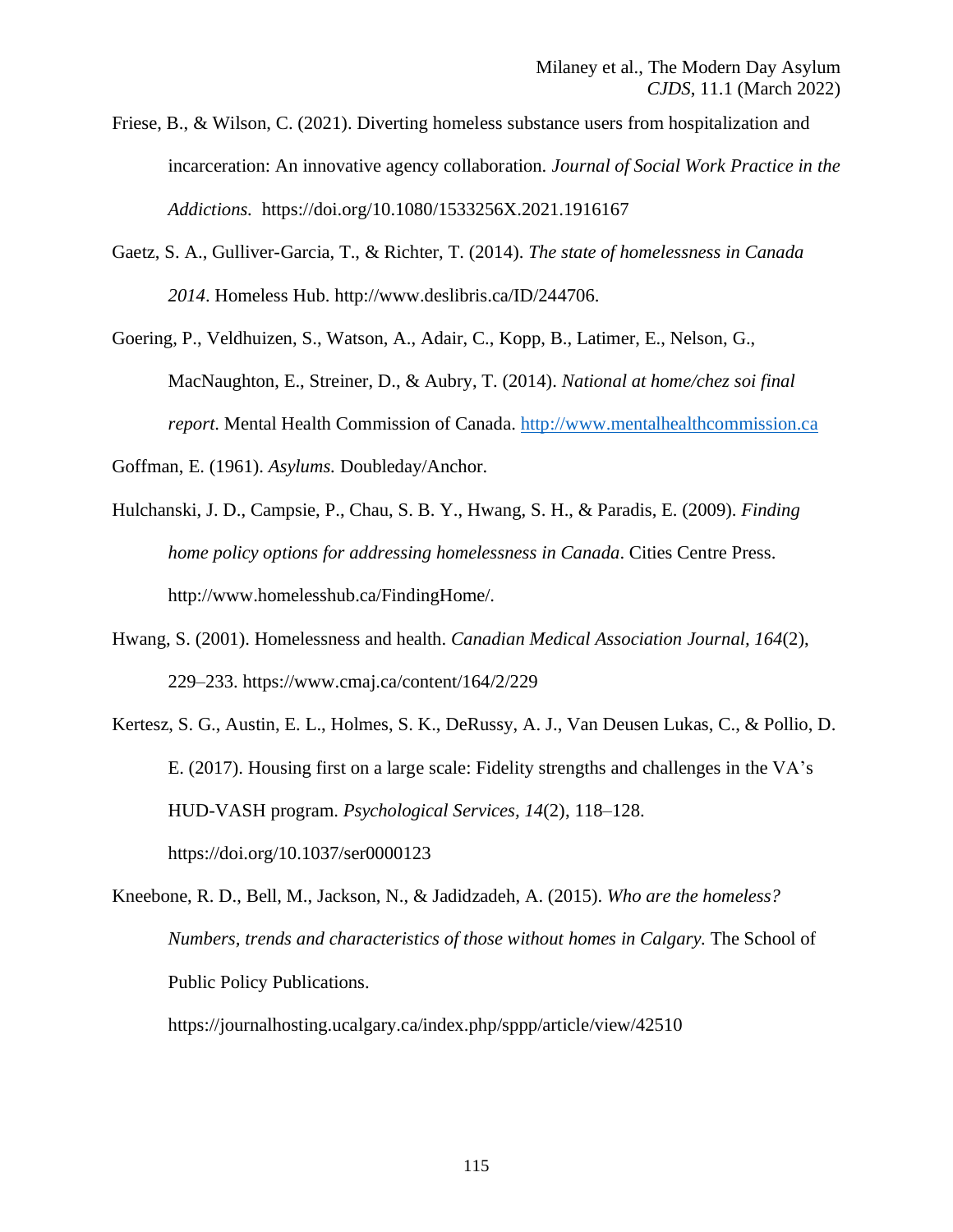Ko, S. J., Ford, J. D., Kassam-Adams, N., Berkowitz, S. J., Wilson, C., Wong, M., Brymer, M. J., & Layne, C. M. (2008). Creating trauma-informed systems: Child welfare, education, first responders, health care, juvenile justice. *Professional Psychology: Research and Practice, 39*(4), 396–404. https://doi.org/10.1037/0735-7028.39.4.396

- Lesage, A. D. (2000). Evaluating the closure or downsizing of psychiatric hospitals: Social or clinical event? *Epidemiology and Psychiatric Sciences, 9*(3), 163–170. doi: 10.1017/s1121189x00007855.
- Leung, C. (n.d.). *Alberta Hospital Ponoka*. Eugenics Archive. https://eugenicsarchive.ca/discover/institutions/map/517da5df9786fa0a73000002
- Macdonald, S.J., Charnock, A., & Scutt, J. (2018). Marketing 'madness': Conceptualising service user/survivor biographies in a period of deinstitutionalisation (1975–2014). *Disability and Society, 33*(6), 849–865. https://doi.org/10.1080/09687599.2018.1463195
- Malacrida, C. (2015). *A Special Hell*. University of Toronto Press.

<https://doi.org/10.3138/j.ctt130jwhw>

McCauley, H.L. & Reid, T. (2020). *Assessing vulnerability, prioritizing risk: The limitations of the VI-SPDAT for survivors of domestic & sexual violence*. Safe Housing Partnerships. https://safehousingpartnerships.org/sites/default/files/2020-

08/CE\_McCauleyReid\_FINAL.pdf

McNiel, D.E., Binder, R.L., & Robinson, J.C. (2005). Incarceration associated with homelessness, mental disorder, and co-occurring substance abuse. *Psychiatric Services, 56*(7), 840-846. doi: 10.1176/appi.ps.56.7.840.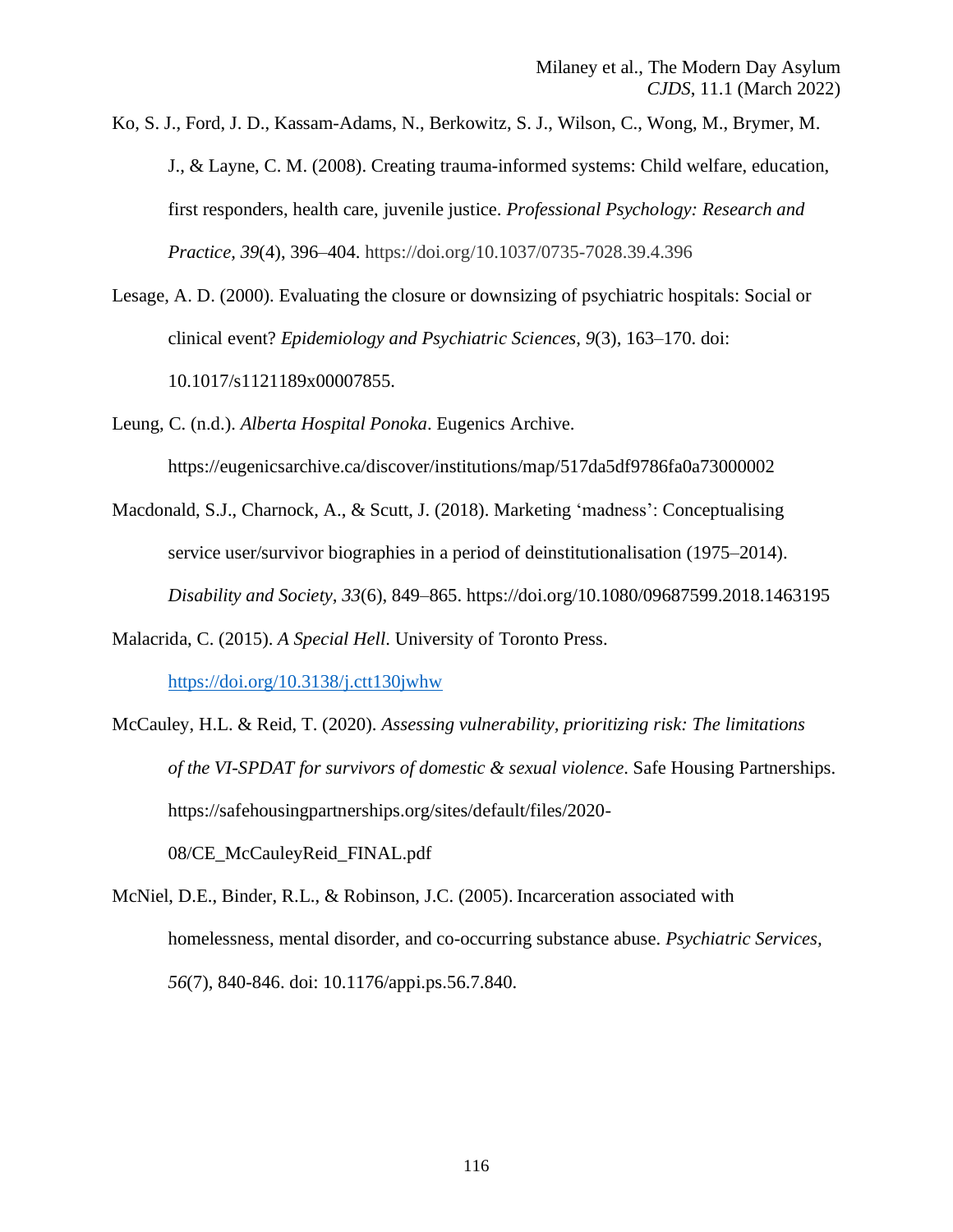Menzies, R., LeFrançois, B.A., & Reaume, G. (2013). Introducing mad studies. In B. A. LeFrançois, R. Menzies, & G. Reaume (Eds.), *Mad matters: A critical reader in Canadian Mad Studies* (pp. 1-22). Canadian Scholars' Press.

- Milaney, K., Williams, N., Lockerbie, D., Dutton, D., & Hyshka, E. (2020). Recognizing and responding to women experiencing homelessness with gendered and trauma-informed care. *BMC Public Health, 20*(397). https://doi.org/10.1186/s12889-020-8353-1
- Niles, C. (2013). Examining the deinstitutionalization movement in North America. *Health Tomorrow: Interdisciplinarity and Internationality, 1*(1). [https://doi.org/10.25071/2564-](https://doi.org/10.25071/2564-4033.37273) [4033.37273](https://doi.org/10.25071/2564-4033.37273)
- Park, D. C., & Radford, J. (1999). Rhetoric and place in the 'mental deficiency' asylum. In R. Butler & H. Parr, (Eds.), *Mind and Body Spaces: Geographies of Illness, Impairment and Disability* (pp. 70–97). Routledge.
- Pauly, B., Reist, D., Belle-Isle, L., & Schactman, C. (2013). Housing and harm reduction: What is the role of harm reduction in addressing homelessness? *International Journal of Drug Policy, 24*(4), 284–290. doi: 10.1016/j.drugpo.2013.03.008
- Ratalade, S., & Leo, A. (2019). *An Analysis of health conditions and support needs of shelter guests at the Ottawa mission.* Ottawa Mission. https://ottawamission.com/wpcontent/uploads/2020/10/An-Analysis-of-Health-Conditions-and-Support-Needs-of-Shelter-Guests-at-The-Ottawa-Mission-October-27-2020-FINAL.pdf
- Reaume, G. (2002). Lunatic to patient to person: nomenclature in psychiatric history and the influence of patients' activism in North America. *Int J Law Psychiatry, 25*(4), 405-26. https://pubmed.ncbi.nlm.nih.gov/12613052/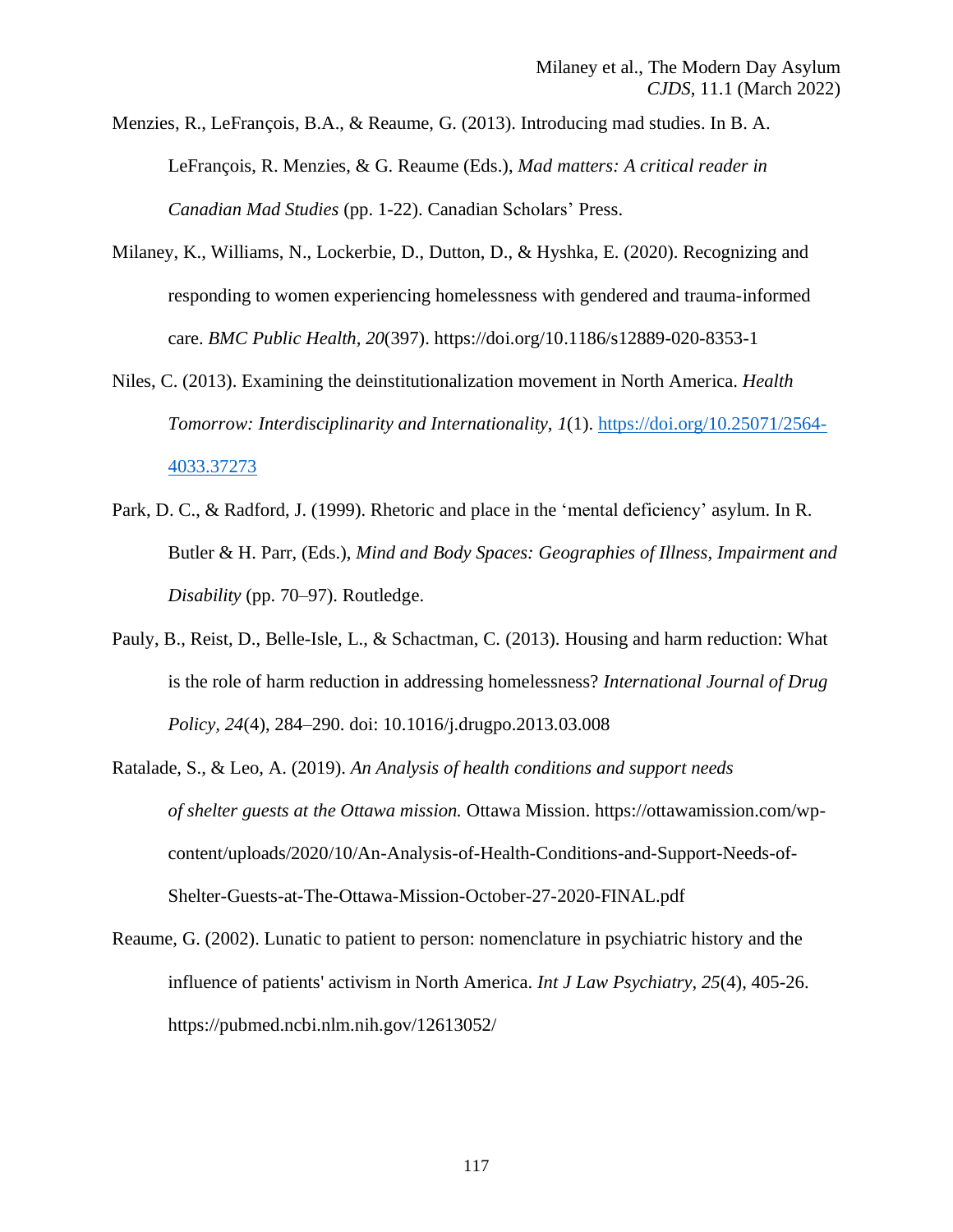Rose, S. (1979). Deciphering deinstitutionalization: Complexities in policy and program analysis. *Milbank Memorial Fund Quarterly. Health and Society 57*(4), 429-460. <https://doi.org/10.2307/3349721>

- Sealy, P., & Whitehead, P.C. (2004). Forty years of deinstitutionalization of psychiatric services in Canada: An empirical assessment. *The Canadian Journal of Psychiatry, 49*(4), 249– 257. https://doi.org/10.1177/070674370404900405
- Shimrat, I. (2013). The tragic farce of "community mental health care." In B. A. LeFrançois, R. Menzies, & G. Reaume (Eds.), *Mad matters: A critical reader in Canadian Mad Studies* (pp. 38–48). Canadian Scholars' Press.
- Simmons, H. G. (1990). *Unbalanced: Mental Health Policy in Ontario, 1930-1989*. Wall & Thompson.
- Smith, E., Milaney, K., Henderson, R.I., & Crowshoe, L. (2021). Adverse childhood experiences and health among indigenous persons experiencing homelessness. *BMC Public Health 21*,(85). https://doi.org/10.1186/s12889-020-10091-y
- Spandler, H., Anderson, J., & Spacey, B. (2015). *Madness, Distress & the Politics of Disablement.* Policy Press.

Sweeney, A. (2016). Why mad studies needs survivor research and survivor research needs mad studies. *Intersectionalities: A Global Journal of Social Work Analysis, Research, Polity, and Practice, 5*(3), 36–61.

https://journals.library.mun.ca/ojs/index.php/IJ/article/view/1614

Thistle, J. (2017) *Canadian definition of Indigenous homelessness.* Homeless Hub. https://www.homelesshub.ca/IndigenousHomelessness

*Trauma Informed Care.* (n.d.). <http://www.traumainformedcareproject.org/>